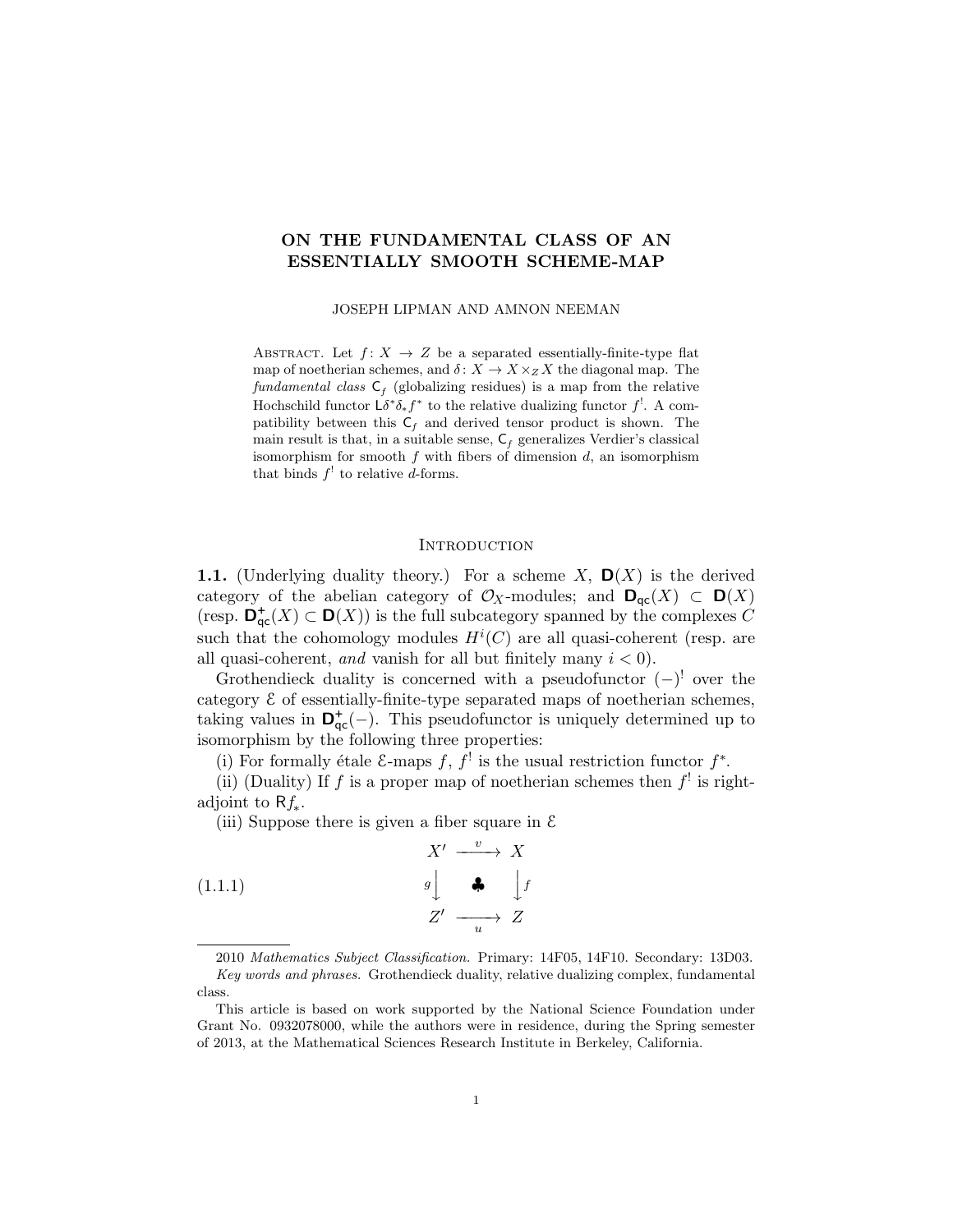with f (hence g) proper and u (hence v) formally étale. Then the functorial base-change map

(1.1.2)  $\beta_{\clubsuit}(F)$ :  $v^*f^!F \to g^!u^*F$   $(F \in \mathbf{D}^+_{\mathsf{qc}}(Z)),$ 

defined to be adjoint to the natural composition

 $Rg_*v^*f^!F \longrightarrow u^*Rf_*f^!F \longrightarrow u^*F$ 

(see (2.6.7) below), is identical with the natural composite isomorphism

$$
(1.1.3) \t v^* f^! F = v^! f^! F \xrightarrow{\sim} (f v)^! F = (u g)^! F \xrightarrow{\sim} g^! u^! F = g^! u^* F.
$$

(N.B. The composite isomorphism  $(1.1.3)$  exists for any  $\mathcal{E}$ -maps  $f, g, u, v$ with u and v étale and  $fv = ug.$ )

The case of finite-type maps is treated in [L09, Theorem 4.8.1], from the category-theoretic viewpoint of Verdier and Deligne.<sup>1</sup> An extension to essentially-finite-type maps is given in [Nk09, §5.2]. The pseudofunctor  $(-)^!$ expands so as to take values in  $D_{qc}(-)$  if one restricts to proper maps or to  $E$ -maps of finite flat dimension [AJL11, §§5.7–5.9]—and even without such restrictions if one changes 'pseudofunctor' to 'oplax functor,' i.e., one allows that for an E-diagram  $W \stackrel{g}{\longrightarrow} X \stackrel{f}{\longrightarrow} Z$  the associated map  $(fg)^! \rightarrow g^!f^!$ need not be an isomorphism, see [Nm14]. For flat  $\&$ -maps—the maps with which we shall be mainly concerned—the agreement of the oplax  $(-)^{!}$  with the preceding pseudofunctor results from [Nm14, Proposition 13.11].

1.2. (Verdier's isomorphism, fundamental class and the "Ideal Theorem.") In the original working out ( $[H66]$ , amended in [C00], [C01]) of the duality theory conceived by Grothendieck and Verdier, the main result, Corollary 3.4 on p. 383, is roughly that in the presence of residual complexes,<sup>2</sup> when confined to finite-type scheme-maps and complexes with coherent homology the pseudofunctor  $(-)^{!}$  is obtained by pasting together concrete realizations of its restriction to smooth maps and to finite maps. This is a special case of the "Ideal Theorem" in [H66, p. 6].

For finite  $f: X \to Z$ , the canonical concrete realization is induced by the usual sheafified duality isomorphism (see (2.6.5)):

(1.2.1)

$$
\mathsf{R}f_*f^!F = \mathsf{R}f_*\mathsf{R}\mathcal{H}\text{om}(\mathcal{O}_X, f^!F) \xrightarrow{\sim} \mathsf{R}\mathcal{H}\text{om}(f_*\mathcal{O}_X, F) \quad (F \in \mathsf{D}^+_{\mathsf{qc}}(Z)).
$$

For formally smooth  $f: X \to Z$  in  $\mathcal{E}$ , of relative dimension d (section 2.3), a canonical concrete realization is given by an isomorphism

(1.2.2) 
$$
f^!F \stackrel{\sim}{\longrightarrow} \Omega_f^d[d] \otimes_X f^*F \qquad (F \in \mathbf{D}^+_{\mathsf{qc}}(Z)),
$$

where  $\Omega_f^d$  is the sheaf of relative d-forms and "[d]" denotes d-fold translation (shift) in  $\mathbf{D}(X)$ .

<sup>&</sup>lt;sup>1</sup>The frequent references in this paper to [L09] are due much more to the approach and convenience of that source than to its originality.

<sup>&</sup>lt;sup>2</sup>The theory of residual complexes presented in [H66, Chapters 6 and 7] is considerably generalized in [LNS05].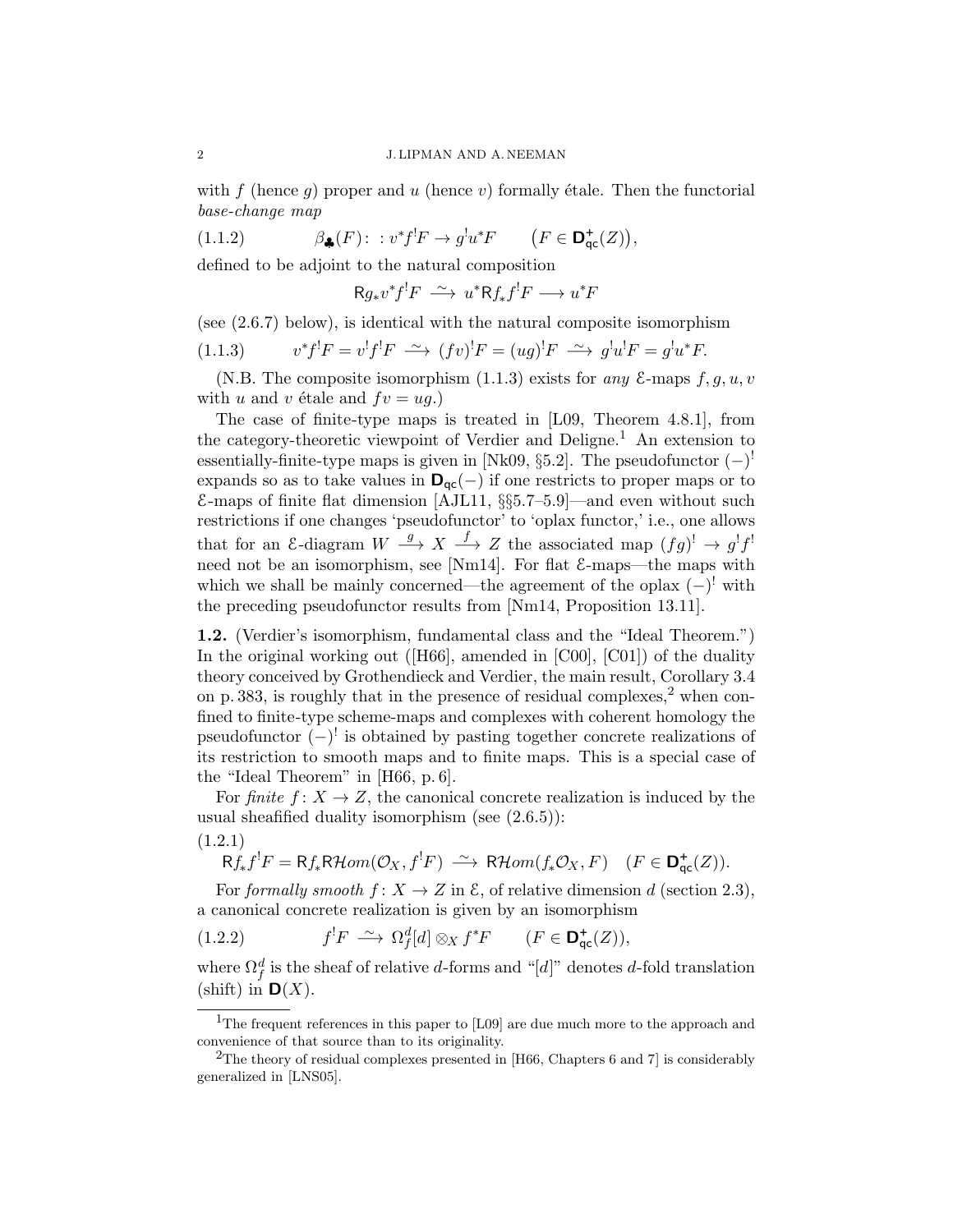The initial avatar of such an isomorphism uses a trace map for residual complexes (that are assumed to exist). In particular, when  $f$  is proper there results an explicit (but somewhat complicated) description of Serre-Grothendieck duality. (See e.g., [C00, §3.4].)

A definition of an isomorphism with the same source and target as (1.2.2), but not requiring residual complexes, was given by Verdier in [V68, proof of Theorem 3]. We review and expand upon this classical isomorphism in §3. In particular, Proposition 3.4.4 explicates compatibility of the isomorphism with derived tensor product.

For any flat  $\mathcal{E}$ -map  $f: X \to Z$ , let  $\delta = \delta_f: X \to X \times_Z X$  be the diagonal of f. There is a  $\mathbf{D}_{\text{qc}}^+$ -map

$$
C_f \colon \delta^* \delta_* f^* \to f^!,
$$

the fundamental class of  $f$ , from the relative Hochschild functor to the relative dualizing functor, see Definition 4.2.

The fundamental class is compatible with derived tensor product, see Proposition 4.3.

When the flat map  $f$  is *equidimensional of relative dimension d*, applying the homology functor  $H^{-d}$  to  $C_f$  leads to a map  $c_f$  from the target of the map (1.2.2) to the source (Section 4.4 below.) Propositon 2.4.2 in [AJL14] asserts that if, moreover, f is formally smooth, then  $c_f$  is an isomorphism. The proof uses Verdier's isomorphism, and of course begs the question of whether that isomorphism is inverse to  $c_f$ .

That this does hold is our main result, Theorem 4.5.

Thus, the map  $c_f$  extends the inverse of Verdier's isomorphism, from the class of formally smooth  $\epsilon$ -maps to the class of arbitrary flat equidimensional E-maps.

Remarks 1.2.3. (a) The above discussion has been limited, for simplicity, to  $\mathbf{D}_{\mathsf{qc}}^+$ ; but the results will be established for  $\mathbf{D}_{\mathsf{qc}}$ .

(b) The isomorphisms in play are not quite canonical: there are choices involved that affect the resulting homology maps up to sign. For example, for a scheme Y and an  $\mathcal{O}_Y$ -ideal I, there are two natural identifications of  $\mathcal{I}/\mathcal{I}^2$  with  $\mathcal{T}or_1^{\mathcal{O}_Y}(\mathcal{O}_Y/\mathcal{I}, \mathcal{O}_Y/\mathcal{I})$ , one the negative of the other; and we will have to choose one of them (see  $(3.2.1)$  ff.) We will also have to assign different roles to the two projections of  $X \times_Z X$  to X, necessitating another arbitrary choice. See also [S04, §7.1].

Our choices minimize sign considerations, under the constraint of respect for the usual triangulated structure on the derived sheaf-hom functor (see the remarks following equations  $(3.1.5)$  and  $(3.2.5)$ ). Other choices might have done as well.

(c) In the present vein, we propose it as a nontrivial exercise (that, as far as we know, no one has carried out) to specify the relation between the above "initial avatar" of the fundamental class and Verdier's isomorphism. (Both isomorphisms have been known for fifty years or so.)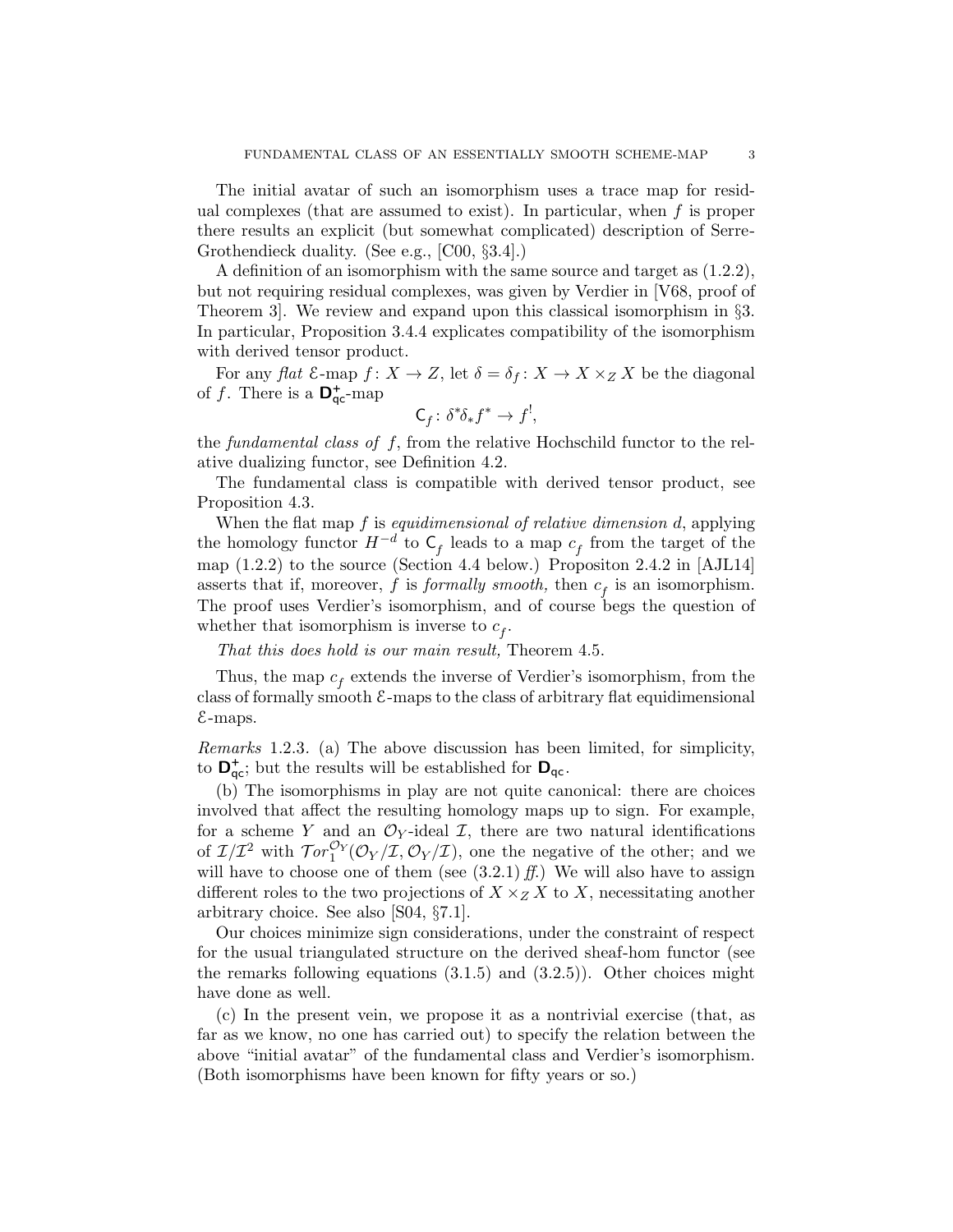#### 4 J. LIPMAN AND A. NEEMAN

We believe that the fundamental class is important enough, historically and technically, to merit the kind of scrutiny it gets in this paper. For instance, familiarity with various of its aspects could well prove useful in establishing that the pseudofunctor  $(-)^!$  together with the isomorphisms in  $(1.2.1)$  and  $(1.2.2)$  satisfy VAR 1–6 (mutatis mutandis) in [H66, p. 186]—a version over all of E of the "Ideal Theorem." It is hoped that a full treatment of this application will materialize in the not-too-distant future.

1.3. (Additional background: fundamental class and residues.) More history and motivation behind the fundamental class can be found in [AJL14, §0.6].

A preliminary version of the fundamental class, with roots in the dualizing properties of differentials on normal varieties, appears in [G60, p. 114], followed by some brief hints about connections with residues. In [L84], there is a concrete treatment of the case when  $S = \text{Spec}(k)$  with k a perfect field and  $f: X \to \text{Spec } k$  an integral algebraic *k*-scheme. The principal result ("Residue Theorem") reifies  $c_f$  as a globalization of the local residue maps at the points of  $X$ , leading to explicit versions of local and global duality and the relation between them. This is generalized to certain maps of noetherian schemes in [HS93].

The close relation between the fundamental class and residues becomes clearer, and more general, over formal schemes, where local and global duality merge into a single theory with fundamental classes and residues conjoined. (See [L01, §5.5]; a complete exposition has yet to appear.)

### 2. Preliminaries

In this section we describe those parts of the duality machinery, along with a few of their basic properties, that we will subsequently use. The reader is advised initially to skip to the next section, referring back to this one as needed.

2.1. Unless otherwise specified, we will be working exclusively with functors between full subcategories of categories of the form  $\mathbf{D}(X)$  (see beginning of §1.1); so to reduce clutter we will write:

- $f_*$  instead of  $Rf_*$  (f a scheme-map),
- $f^*$  instead of  $Lf^*$  (f a scheme-map),
- ⊗ instead of  $\otimes^{\mathsf{L}}$ .
- Hom instead of RHom. (This is the derived sheaf-hom functor.)

**2.2.** For any scheme-map  $f: X \to Z$ , the functor  $f_*: \mathbf{D}(X) \to \mathbf{D}(Z)$  is symmetric monoidal; this entails, in particular, a functorial map

$$
(2.2.1) \t f_*E_1\otimes_Z f_*E_2\to f_*(E_1\otimes_X E_2) \t (E_i\in \mathbf{D}(X)),
$$

see e.g., [L09,  $3.4.4(b)$ ].

The functor  $f^* \colon \mathbf{D}(Z) \to \mathbf{D}(X)$  is pseudofunctorially left-adjoint to  $f_*$ [L09, 3.6.7(d)]. This means that for scheme-maps  $X \stackrel{f}{\longrightarrow} Z \stackrel{g}{\longrightarrow} W$ , the canonical isomorphisms  $(gf)_* \longrightarrow g_*f_*$  and  $f^*g^* \longrightarrow (gf)^*$  are *conjugate*, see [L09,  $3.3.7(a)$ ].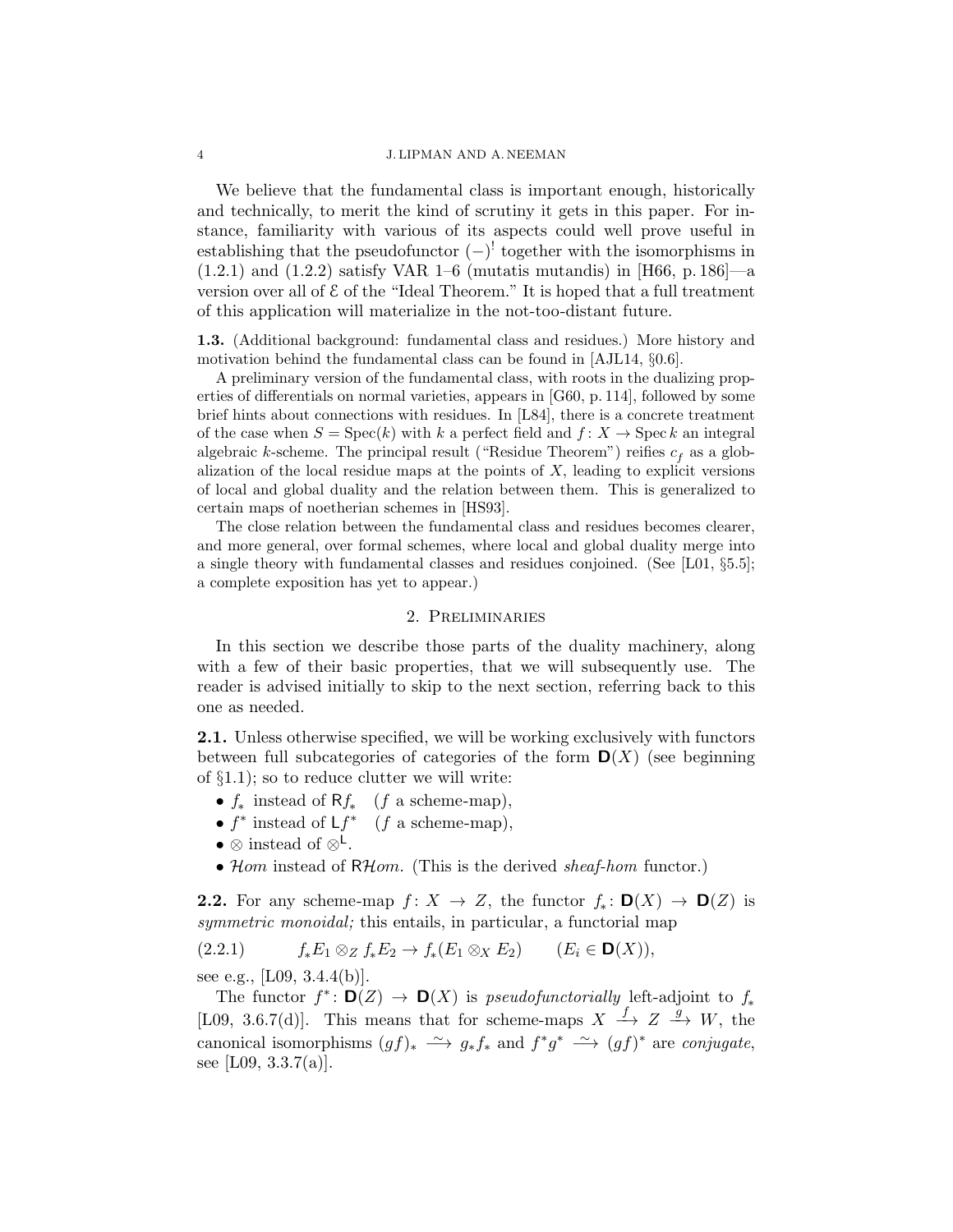For fixed  $B \in \mathbf{D}(X)$ , the functor  $-\otimes_X B$  is left-adjoint to  $\mathcal{H}om_X(B,-)$ (see e.g.,  $[L09, (2.6.1)']$ ). The resulting counit map

 $(2.2.2)$  ev $(X, B, C)$ :  $\mathcal{H}om_X(B, C) \otimes_X B \to C$   $(C \in \mathbf{D}(X))$ 

is referred to as "evaluation."

**2.3.** A scheme-map  $f: X \to Z$  is essentially of finite type if every  $z \in Z$  has an affine open neighborhood  $Spec A$  whose inverse image is a union of finitely many affine open subschemes  $Spec B_i$  such that each  $B_i$  is a localization of a finitely generated A-algebra.

Throughout, E will be the category of essentially-finite-type separated maps of noetherian schemes.

The category  $\mathcal E$  is closed under scheme-theoretic fiber product.

An  $\mathcal{E}$ -map  $f: X \to Z$  is essentially smooth if it is flat and it has geometrically regular fibers; or equivalently, if  $f$  is *formally smooth*, that is, for each  $x \in X$  and  $z := f(x)$ , the local ring  $\mathcal{O}_{X,x}$  is formally smooth over  $\mathcal{O}_{Z,z}$  for the discrete topologies, see [EGA4, 17.1.2, 17.1.6] and [EGA4, Chapter 0, 19.3.3, 19.3.5(iv) and  $22.6.4$  a) $\Leftrightarrow$  c). (For this equivalence, which involves only local properties, it can be assumed that  $X = \text{Spec } A$  and  $Z = \text{Spec } B_S$ where B is a finite-type A-algebra and  $S \subset B$  is a multiplicatively closed subset; then the relevant local rings are the same for  $f$  or for the finite-type map g: Spec  $B \to \text{Spec } A$ , so that one only needs the equivalence for g, as given by  $[EGA4, 6.8.6]$ .

For essentially smooth  $f: X \to Z$ , the diagonal map  $X \to X \times_Z X$ is a regular immersion, see [EGA4, 16.9.2], [EGA4, 16.10.2] and [EGA4,  $16.10.5$  —whose proof is valid for  $\mathcal{E}$ -maps.

Arguing as in [EGA4, 17.10.2], one gets that for essentially smooth  $f$ the relative differential sheaf  $\Omega_f$  is locally free over  $\mathcal{O}_X$ ; moreover, when f is of finite type the rank of  $\Omega_f$  at  $x \in X$  is the dimension at x of the fiber  $f^{-1}f(x)$ . For any essentially smooth f, the (locally constant) rank of  $\Omega_f$  will be referred to as the *relative dimension of f*.

An  $\mathcal{E}$ -map is *essentially étale* if it is essentially smooth and has relative dimension 0 (cf. [EGA4, 17.6.1]).

**2.4.** An  $\mathcal{O}_X$ -complex E (X a scheme) is perfect if each  $x \in X$  has an open neighborhood  $U = U_x$  such that the restriction  $E|_U$  is  $\mathbf{D}(U)$ -isomorphic to a bounded complex of finite-rank free  $\mathcal{O}_U$ -modules.

When applied to  $\&$ -maps, the term "perfect" means "having finite tordimension" (or "finite flat dimension").

Perfection of maps is preserved under composition and under flat base change, see e.g., [I71, p. 243, 3.4 and p. 245, 3.5.1 ].

**2.5.** Let  $\mathbf{D}_{\mathsf{qc}}^+(X) \subset \mathbf{D}_{\mathsf{qc}}(X) \subset \mathbf{D}(X)$  be as at the beginning of §1.1.

For any  $\mathcal{E}$ -map  $f: X \to Z$ , there exists a functor  $f^{\times} : \mathbf{D}(Z) \to \mathbf{D}_{\mathsf{qc}}(X)$ that is bounded below and right-adjoint to  $Rf_*$ . (See e.g., [L09, §4.1].) In particular, with  $\mathrm{id}_X$  the identity map of X one has a functor  $\mathrm{id}_X^{\times}$ , the *derived* quasi-coherator, right-adjoint to the inclusion  $\mathbf{D}_{\mathsf{qc}}(X) \hookrightarrow \mathbf{D}(X)$ .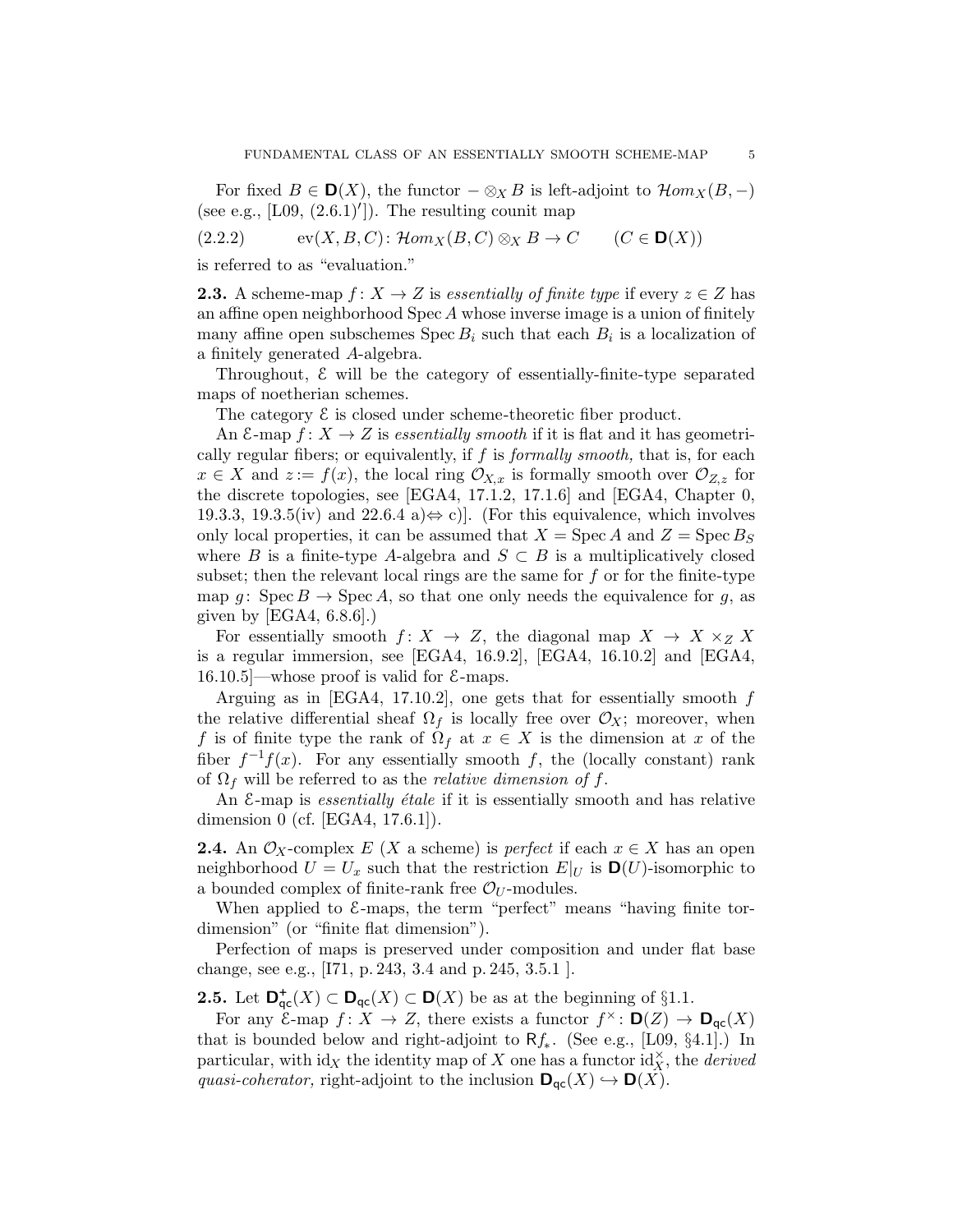For any complexes A and B in  $\mathbf{D}_{\text{qc}}(X)$ , and with notation as in §2.1, set

(2.5.1) 
$$
\mathcal{H}om_X^{\mathsf{qc}}(A,B) := \mathrm{id}_X^{\times} \mathcal{H}om_X(A,B) \in \mathbf{D}_{\mathsf{qc}}(X).
$$

 $\mathbf{D}_{\mathrm{qc}}(X)$  is a (symmetric monoidal) closed category, with multiplication (derived)  $\otimes_X$  and internal hom  $\mathcal{H}om_X^{\text{qc}}$  (cf. e.g., [L09, 3.5.2(d)]).

For  $C \in \mathbf{D}_{\mathsf{qc}}(X)$ , the counit map is a  $\mathbf{D}(X)$ -isomorphism id $_X^{\times} C \longrightarrow C$ . So for  $A, B \in \mathbf{D}(X)$ , the counit map  $\mathcal{H}om_X^{\mathsf{qc}}(A, B) \to \mathcal{H}om_X(A, B)$  is an *isomorphism* when  $\mathcal{H}om_X(A, B) \in \mathbf{D}_{\mathsf{qc}}(X)$ —for example, when  $B \in \mathbf{D}_{\mathsf{qc}}^+(X)$ and the cohomology sheaves  $H^iA$  are coherent for all i, vanishing for  $i \gg 0$ , see [H66, p. 92, 3.3].

2.6. We will use some standard functorial maps, gathered together here, that are associated to an  $\mathcal{E}-\text{map } f: X \to Z$  and objects  $E_{\bullet} \in \mathbf{D}_{\mathsf{qc}}(X)$ ,  $F_{\bullet} \in \mathbf{D}_{\mathsf{qc}}(Z), G_{\bullet} \in \mathbf{D}_{\mathsf{qc}}(Z)$ . For the most part, the definitions of these maps emerge category-theoretically from Section 2.2, cf. [L09, §3.5.4].

(a) The map

(2.6.1) 
$$
f^*(F \otimes_Z G) \longrightarrow f^*F \otimes_X f^*G
$$

that is adjoint to the natural composite

$$
F\otimes_Z G \longrightarrow f_*f^*F\otimes_Z f_*f^*G \xrightarrow{(2.2.1)} f_*(f^*F\otimes_X f^*G).
$$

The map  $(2.6.1)$  is an *isomorphism* [L09, 3.2.4].

(b) The sheafified adjunction isomorphism:

(2.6.2) 
$$
f_*\mathcal{H}om_X(f^*G,E) \xrightarrow{\sim} \mathcal{H}om_Z(G, f_*E),
$$

right-conjugate [ILN14,  $\S1.6$ ], for each fixed G, to the isomorphism (2.6.1).

(c) The projection isomorphisms, see, e.g., [L09, 3.9.4]:

 $(2.6.3)$   $f_*E \otimes_Z G \longrightarrow f_*(E \otimes_X f^*G)$  and  $G \otimes_Z^{\mathsf{L}} f_*E \longrightarrow f_*(f^*G \otimes_X^{\mathsf{L}} E).$ These are, respectively, the natural composites

$$
f_*E \otimes_Z G \longrightarrow f_*E \otimes_Z f_*f^*G \xrightarrow{(2.2.1)} f_*(E \otimes_X f^*G),
$$
  

$$
G \otimes_Z f_*E \longrightarrow f_*f^*G \otimes_Z f_*E \xrightarrow{(2.2.1)} f_*(f^*G \otimes_X E).
$$

(The definitions make sense for arbitrary scheme-maps, though in that generality the composites are not always isomorphisms.)

(d) The map

(2.6.4) 
$$
f^* \mathcal{H}om_Z(G, F) \longrightarrow \mathcal{H}om_X(f^*G, f^*F)
$$

that is  $f^*$ - $f_*$  adjoint to the natural composite map

$$
\mathcal{H}om_Z(G,F)\longrightarrow \mathcal{H}om_Z(G,f_*f^*F)\underset{(2.6.2)}{\xrightarrow{\sim}} f_*\mathcal{H}om_X(f^*G,f^*F).
$$

This is an isomorphism if the map  $f$  is perfect,  $G$  is homologically boundedabove, with coherent homology sheaves, and  $F \in \mathbf{D}_{\mathrm{qc}}^+(Z)$ , see [L09, Proposition 4.6.6].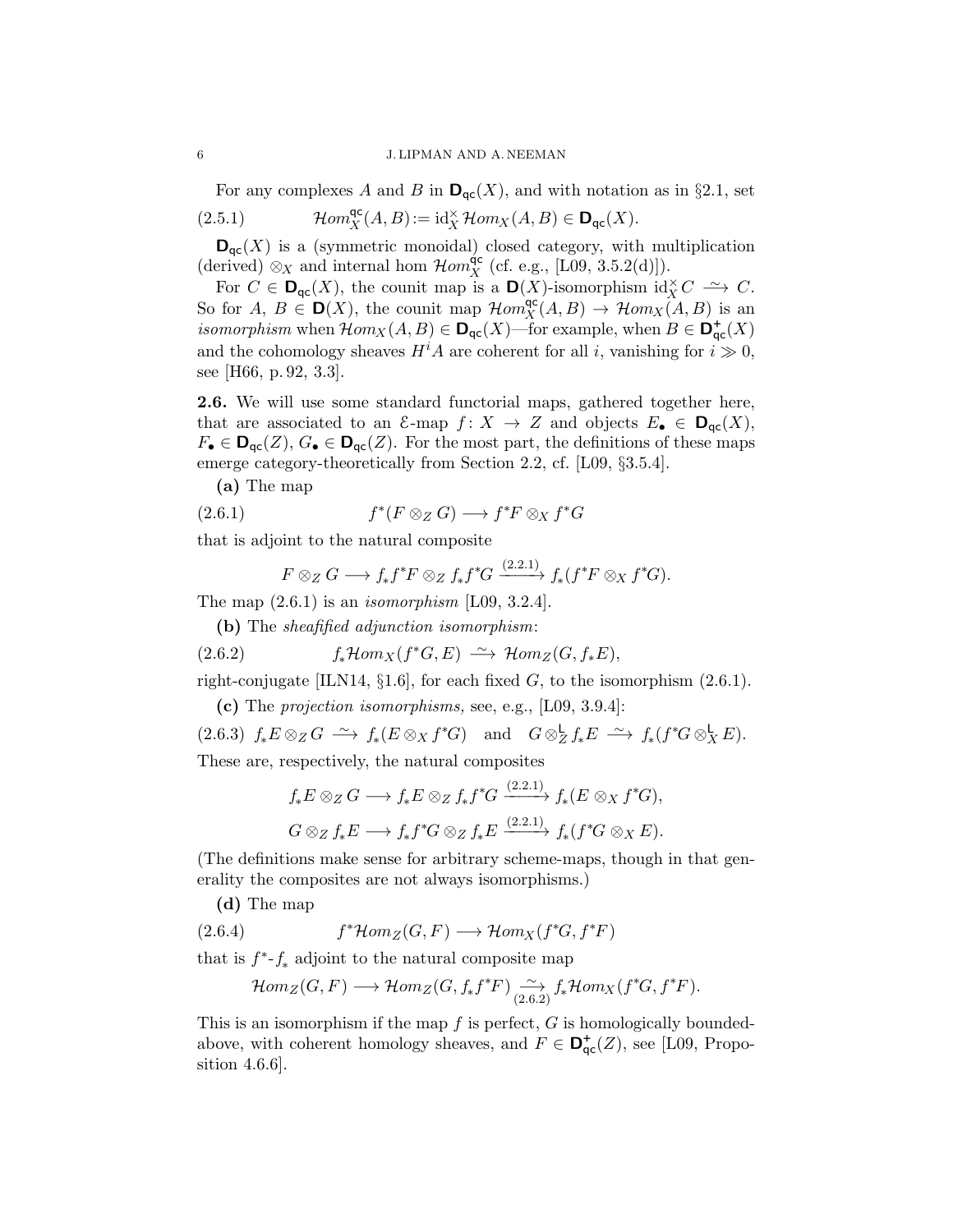The map  $(2.6.4)$  is  $\mathcal{H}om-\otimes$  adjoint to the natural composite map

$$
f^* \mathcal{H}om_Z(G, F) \otimes_X f^* G \xrightarrow[2.6.1]{} f^* (\mathcal{H}om_Z(G, F) \otimes_Z G) \longrightarrow f^* F
$$

see [L09, Exercise  $3.5.6(a)$ ].

(e) The duality isomorphism:

$$
(2.6.5) \qquad \zeta(E,F) \colon f_*\mathcal{H}om^{\mathrm{qc}}_X(E,f^{\times}F) \ \xrightarrow{\sim} \ \mathcal{H}om^{\mathrm{qc}}_Z(f_*E,F),
$$

right-conjugate, for each fixed  $E$  to the projection isomorphism

$$
f_*(f^*G \otimes_X^{\mathsf{L}} E) \stackrel{\sim}{\longleftarrow} G \otimes_Z^{\mathsf{L}} f_*E.
$$

(f) The bifunctorial map

(2.6.6) 
$$
\chi_f(F,G): f^!F \otimes_X f^*G \to f^!(F \otimes_Z G),
$$

defined in [Nm14, 13.1, 13.2 and 13.3] (with ' $\sigma$ ' instead of ' $\chi$ '), and shown in [Nm14, 13.11] to be an *isomorphism* whenever the map  $f$  is perfect.

When f is proper,  $f^!$  is right-adjoint to  $f_*$  and the map  $\chi_f$  is adjoint to the natural composite map

$$
f_*(f^!F \otimes_X f^*G) \xrightarrow{(2.6.3)} f_*f^!F \otimes_Z G \longrightarrow F \otimes_Z G.
$$

In particular,  $\chi_f(\mathcal{O}_Z, G)$  identifies with a map of triangulated functors

$$
f^*G := f^! \mathcal{O}_Z \otimes_X f^*G \to f^!G.
$$

Note however that whereas the isomorphism  $f'(G[1]) \longrightarrow (f'G)[1]$  associated with the triangulated structure on  $f^!$  is the identity map, the same is not true of  $f^*$ . (See [L09, just before 1.5.5].)

(g) The base change map

(2.6.7) 
$$
\beta_{\clubsuit}(F) : v^* f^! F \longrightarrow g^! u^* F
$$

associated to a fiber square in  $\mathcal{E}$ :

$$
X' \xrightarrow{v} X
$$
  

$$
g \downarrow \qquad \clubsuit \qquad \downarrow f
$$
  

$$
Z' \xrightarrow{u} Z
$$

with f any  $\&$ -map and u (hence v) flat. This map is defined in [Nm14, 11.6] and 11.7], and denoted  $\theta : \mathfrak{R} \longrightarrow \mathfrak{S}$ , where  $\mathfrak{R}, \mathfrak{S}$  are (repectively) the maps taking the cartesian square to  $v^*f^!$  and  $g^!u^*$ .

In general, this is not an isomorphism. But if  $F \in \mathbf{D}_{\mathsf{qc}}^{\mathsf{+}}(Z)$  then this is the isomorphism of [L09, Thm. 4.8.3] and [Nk09, Theorem 5.3]; and for any  $F \in \mathbf{D}_{\mathsf{qc}}(Z)$ , if f is perfect then this is the isomorphism of [AJL11, §5.8.4]. (It actually suffices for g to be perfect, see [Nm14, 11.13(i)].)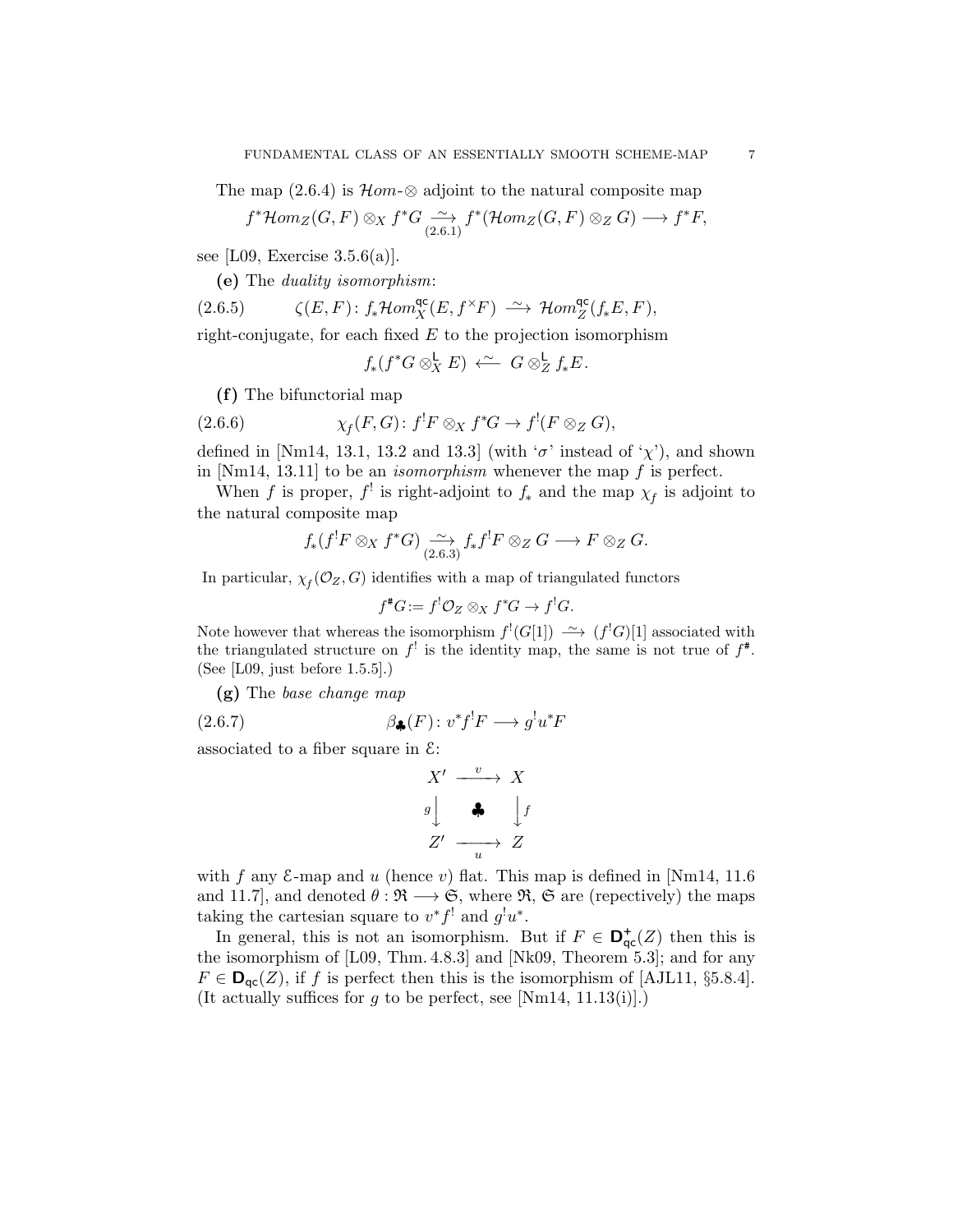(h) The bifunctorial map

 $(2.6.8)$   $\kappa_X(E_1, E_2, E_3)$ :  $\mathcal{H}om_X(E_1, E_2) \otimes_X E_3 \to \mathcal{H}om_X(E_1, E_2 \otimes_X E_3)$ adjoint to the natural composite—with ev the evaluation map (2.2.2)—

 $\mathcal{H}om_X(E_1,E_2) \otimes_X E_3 \otimes_X E_1 \; \stackrel{\sim}{\longrightarrow} \; \mathcal{H}om_X(E_1,E_2) \otimes_X E_1 \otimes_X E_3 \stackrel{\text{via ev}}{\longrightarrow} E_2 \otimes_X E_3.$ 

The map  $(2.6.8)$  is an *isomorphism* if the complex  $E_1$  is perfect. Indeed, the question is local on  $X$ , so one can assume that  $E_1$  is a bounded complex of finite-rank free  $\mathcal{O}_X$ -modules, and conclude via a simple induction (like that in the second-last paragraph in the proof of [L09, 4.6.7]) on the number of degrees in which  $E_1$  doesn't vanish.

Similarly,  $(2.6.8)$  is an isomorphism if  $E_3$  is perfect.

The projection map (2.6.3) is compatible with derived tensor product, in the following sense:

**Lemma 2.7.** Let  $f: X \to Z$  be a scheme map,  $E \in D(X)$ ,  $F, G \in D(Z)$ . The following natural diagram, where  $\otimes$  stands for  $\otimes_X$  or  $\otimes_Z$ , commutes.

$$
(f_*E \otimes F) \otimes G \xrightarrow{(2.6.3)} f_*(E \otimes f^*F) \otimes G \xrightarrow{(2.6.3)} f_*((E \otimes f^*F) \otimes f^*G)
$$
  
\n
$$
\simeq \downarrow \qquad \qquad \downarrow \simeq
$$
  
\n
$$
f_*E \otimes (F \otimes G) \xrightarrow{(2.6.3)} f_*(E \otimes f^*(F \otimes G)) \xrightarrow{(2.6.1)} f_*(E \otimes (f^*F \otimes f^*G))
$$

Proof. After substituting for each instance of (2.6.3) its definition, and recalling (2.2.1), one comes down to proving commutativity of the border of the following diagram—whose maps are the obvious ones:

$$
(f_*E \otimes F) \otimes G \longrightarrow (f_*E \otimes f_*f^*F) \otimes G \longrightarrow f_*(E \otimes f^*F) \otimes G
$$
\n
$$
f_*E \otimes (F \otimes G) \longrightarrow f_*E \otimes (f_*f^*F \otimes G) \qquad f_*(E \otimes f^*F) \otimes f_*f^*G
$$
\n
$$
\begin{array}{ccc}\n & & \\
 \downarrow & & \\
 \downarrow & & \\
 f_*E \otimes f_*f^*(F \otimes G) \longrightarrow & f_*E \otimes (f_*f^*F \otimes f_*f^*G) & f_*((E \otimes f^*F) \otimes f^*G) \\
 & & & \\
 f_*E \otimes f_*f^*(F \otimes G) \longrightarrow & f_*E \otimes f_*(f^*F \otimes f^*G) & \n \end{array}
$$
\n
$$
f_*\left(E \otimes f^*(F \otimes G)\right) \longrightarrow f_*E \otimes f_*(f^*F \otimes f^*G) \qquad \qquad \uparrow_{\ast}(E \otimes (f^*F \otimes f^*G))
$$

The commutativity of subdiagram 6 follows directly from the definition of (2.6.1). Commutativity of  $\circled{7}$  is given by symmetric monoidality of  $f_*$ , see §2.2. Commutativity of the other subdiagrams is pretty well obvious, whence the conclusion.  $\Box$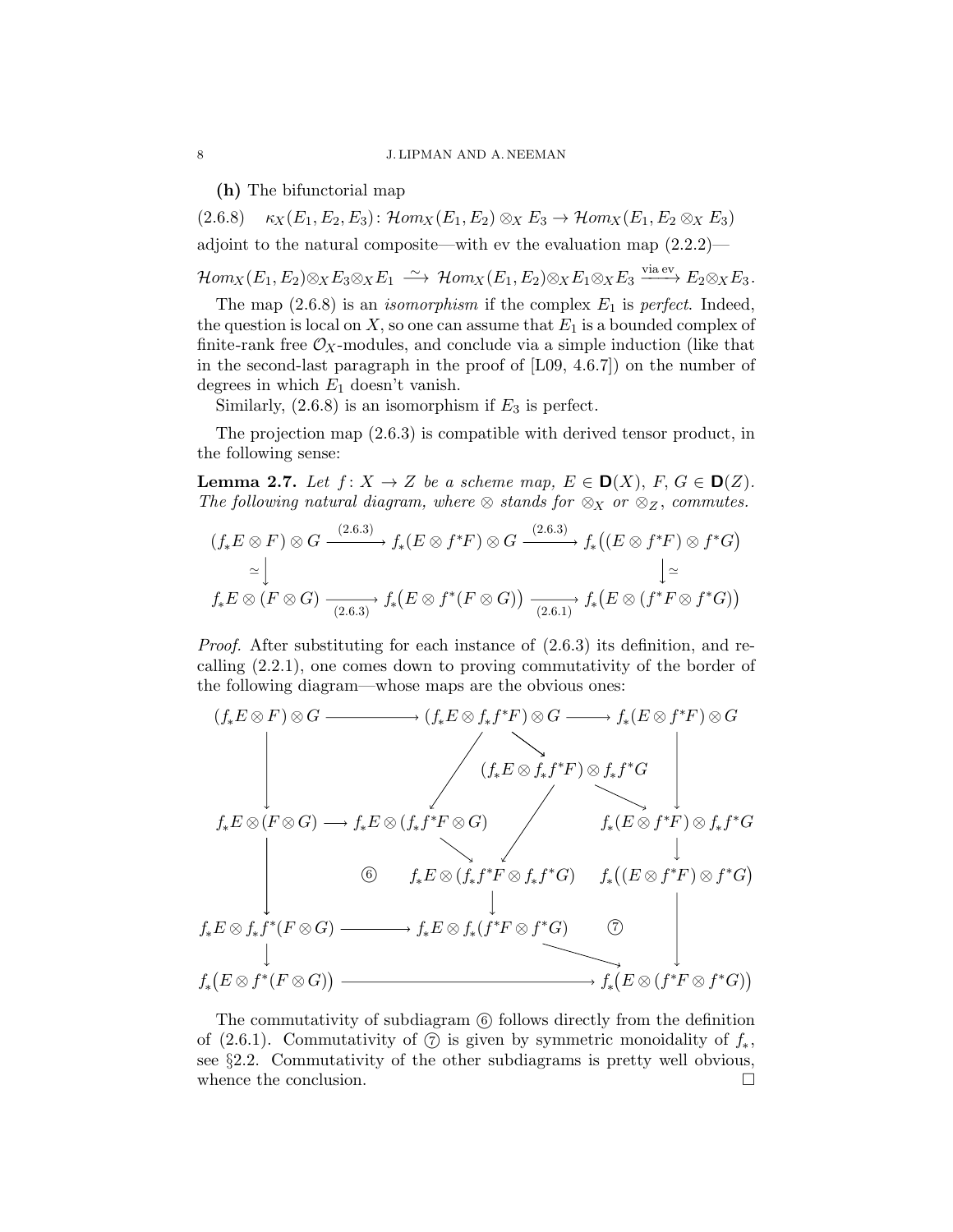For the map (2.6.8) we'll need a "transitivity" property—an instance of the Kelly-Mac Lane coherence theorem [KM71, p. 107, Theorem 2.4]:

**Lemma 2.8.** With  $\kappa := \kappa_X$  as in (2.6.8),  $\kappa(E_1, E_2, E_3 \otimes E_4)$  factors as

$$
\mathcal{H}om_X(E_1,E_2)\otimes E_3\otimes E_4 \xrightarrow{\kappa(E_1,E_2,E_3)\otimes \mathrm{id}} \mathcal{H}om_X(E_1,E_2\otimes E_3)\otimes E_4\\\xrightarrow{\kappa(E_1,E_2\otimes E_3,E_4)} \mathcal{H}om_X(E_1,E_2\otimes E_3\otimes E_4).
$$

Proof. The assertion results from commutativity of the following natural diagram—where  $[-, -]:={\mathcal H}om_X(-, -), \otimes:={\otimes}_X$ , and various associativity isomorphisms are omitted:

$$
[E_1, E_2] \otimes E_3 \otimes E_4 \otimes E_1 \xrightarrow{\sim} [E_1, E_2] \otimes E_3 \otimes E_1 \otimes E_4 \xrightarrow{\sim} [E_1, E_2] \otimes E_1 \otimes E_3 \otimes E_4
$$
  
\n
$$
\downarrow \text{via } \kappa
$$
  
\n
$$
[E_1, E_2 \otimes E_3] \otimes E_1 \otimes E_4 \xrightarrow{\sim} [E_1, E_2 \otimes E_3 \otimes E_4] \otimes E_1 \xrightarrow{\text{via } \kappa} E_2 \otimes E_3 \otimes E_4
$$
  
\n
$$
[E_1, E_2 \otimes E_3] \otimes E_4 \otimes E_1 \xrightarrow{\sim} [E_1, E_2 \otimes E_3 \otimes E_4] \otimes E_1 \xrightarrow{\text{via } \kappa} E_2 \otimes E_3 \otimes E_4
$$

Commutativity of subdiagram  $(1)$  is clear; and that of  $(2)$  and  $(3)$  follow from the definitions of  $\kappa(E_1, E_2, E_3)$  and  $\kappa(E_1, E_2 \otimes E_3, E_4)$ , respectively.  $\Box$ **2.9.** Let  $\delta: X \to Y$  be an  $\mathcal{E}$ -map, and  $p: Y \to X$  a scheme-map such that  $p\delta = \text{id}_X$ . We will be using the bifunctorial isomorphism

 $\psi = \psi(\delta, p, E, F) : \delta^* \delta_* E \otimes_X F \longrightarrow \delta^* \delta_* (E \otimes_X F)$   $(E, F \in \mathbf{D}_{\mathsf{qc}}(X))$ that is defined to be the natural composite

$$
\delta^*\delta_* E \otimes_X F
$$
\n
$$
(2.9.1) \quad \simeq \bigcup_{\delta^*\delta_* E \otimes_X \delta^* p^* F} \xrightarrow[\simeq 0.6]{\simeq} \delta^*(\delta_* E \otimes_Y p^* F) \xrightarrow[\simeq 0.6]{\simeq} \delta^*\delta_*(E \otimes_X \delta^* p^* F)
$$

(Cf. [AJL14, (2.2.6)].)

The rest of this subsection brings out properties of  $\psi$  needed later on.

**Lemma 2.9.2.** With preceding notation, the isomorphism  $\psi(\delta, p, E, \delta^* p^* F)$ factors as

$$
\delta^*\delta_*E \otimes_X \delta^*p^*F \xrightarrow[2.6.1]{} \delta^*(\delta_*E \otimes_Y p^*F) \xrightarrow[2.6.3]{} \delta^*\delta_*(E \otimes_X \delta^*p^*F).
$$

Proof. This results from the fact that the natural composites

$$
\delta^*\delta_* E \otimes F \xrightarrow{\sim} \delta^*\delta_* E \otimes \delta^* p^* F \xrightarrow{\psi(\delta, p, E, \delta^* p^* F)} \delta^*\delta_* (E \otimes \delta^* p^* F) \xrightarrow{\sim} \delta^*\delta_* (E \otimes F)
$$
  
and

 $\delta^*\delta_*E\otimes F \stackrel{\sim}{\longrightarrow} \delta^*\delta_*E\otimes \delta^*p^*F \xrightarrow{(2.6.3)\,\circ\,(2.6.1)} \delta^*\delta_*(E\otimes \delta^*p^*F) \stackrel{\sim}{\longrightarrow} \delta^*\delta_*(E\otimes F)$ are both equal to  $\psi(\delta, p, E, F)$  (the first by functoriality of  $\psi$ , and the second by definition).  $\Box$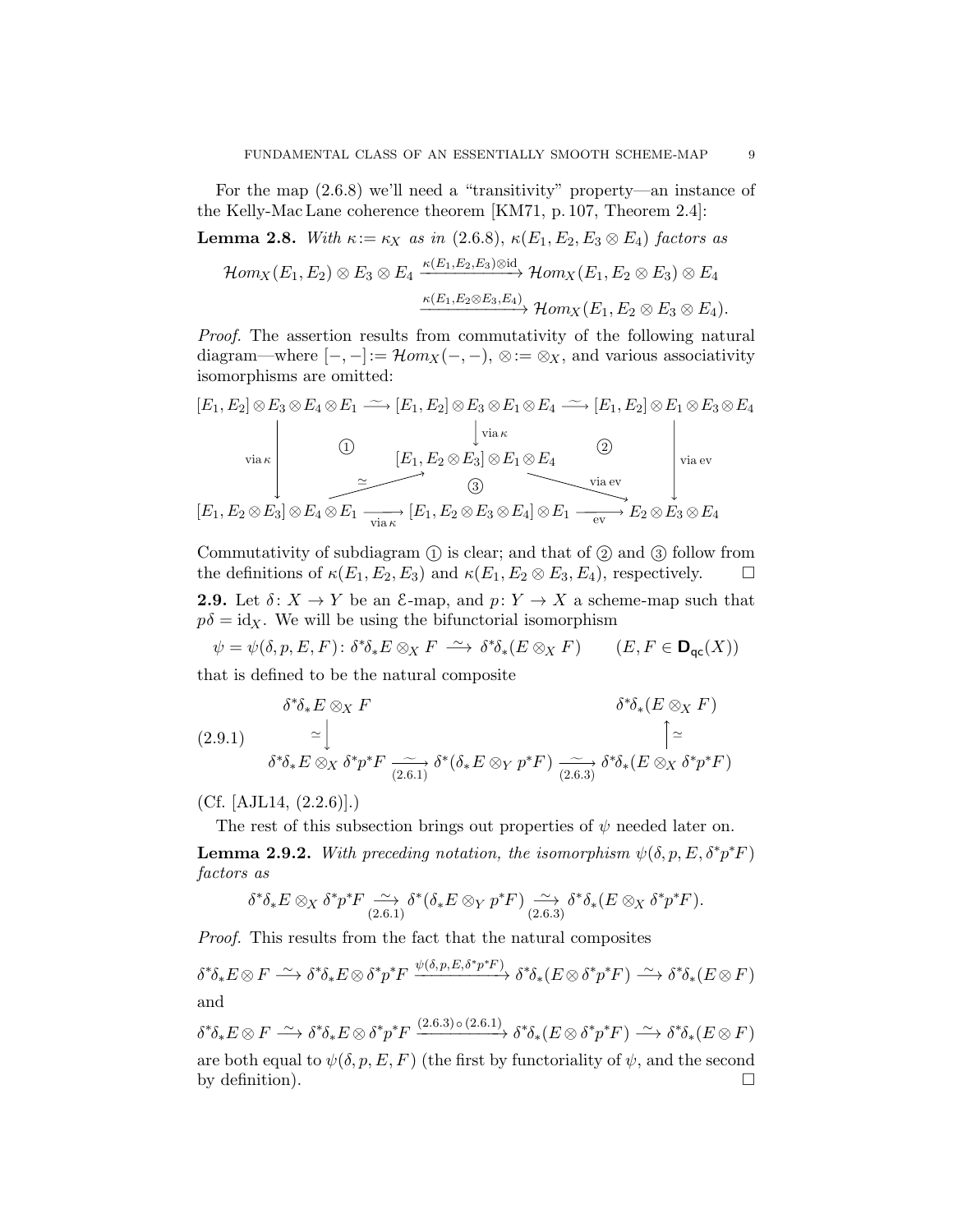Corollary 2.9.3. The following natural diagram commutes.



*Proof.* One can replace F by the isomorphic complex  $\delta^* p^* F$ , whereupon the assertion follows from Lemma 2.9.2 via [L09, 3.4.6.2].

**Lemma 2.9.4.** For  $E, F_1, F_2 \in \mathbf{D}_{\mathsf{qc}}(X)$ , with  $\psi(-,-) := \psi(\delta, p, -, -)$  and  $\otimes \ := \ \otimes_X, \ \textit{the \ isomorphism} \ \ \psi(E,F_1 \otimes F_2) \ \ \textit{factors \ (modulo \ associativity}$ isomorphisms) as

$$
\delta^*\delta_*E \otimes F_1 \otimes F_2 \xrightarrow[\psi(E,F_1) \otimes id]{} \delta^*\delta_*(E \otimes F_1) \otimes F_2
$$

$$
\xrightarrow[\psi(E \otimes F_1, F_2)]{} \delta^*\delta_*(E \otimes F_1 \otimes F_2)
$$

Proof. The Lemma asserts commutativity the border of the next diagram, in which  $\otimes$  stands for  $\otimes_X$  or  $\otimes_Y$ , and the maps are the obvious ones:



Commutativity of the unlabeled subdiagrams is easy to verify.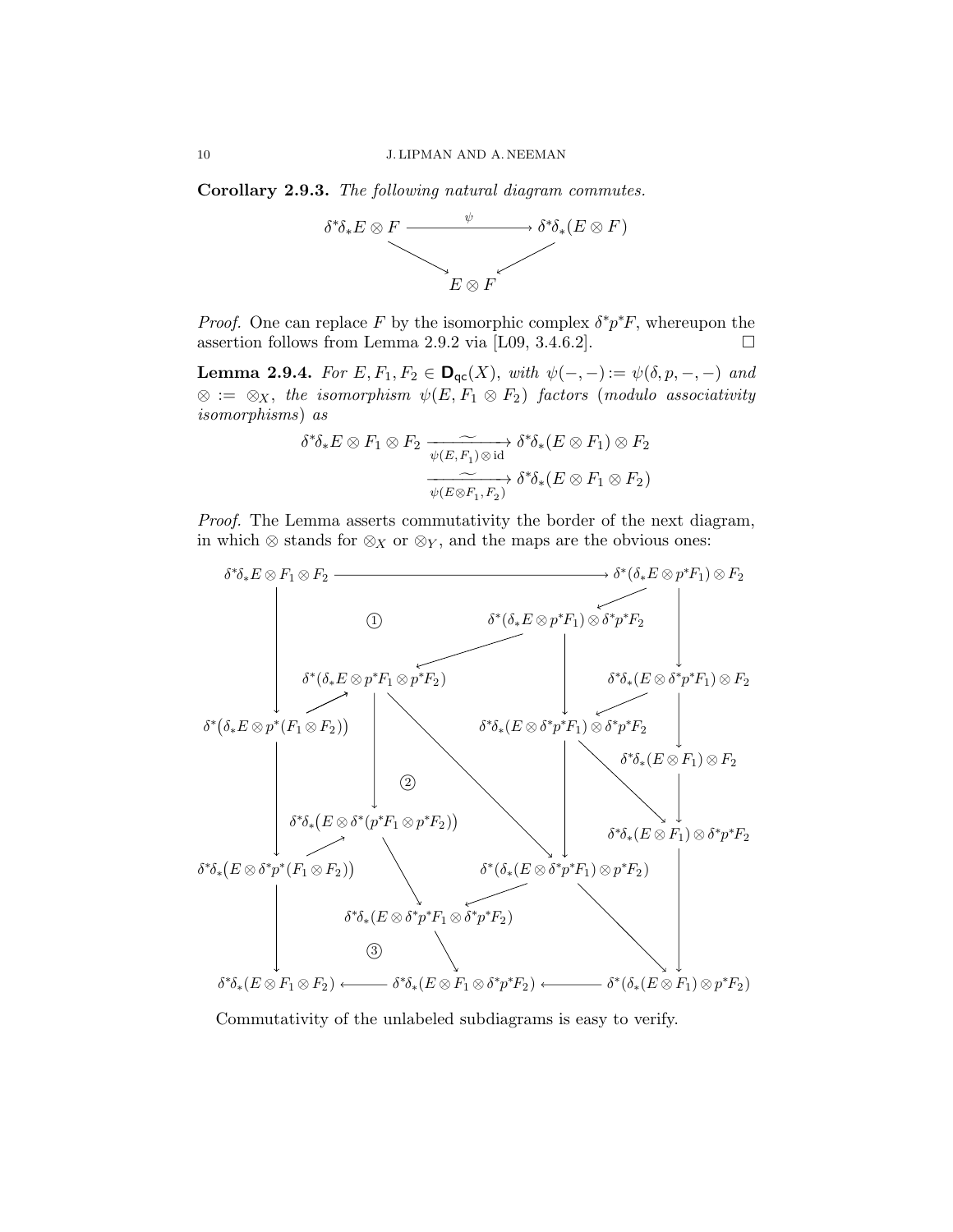Subdiagram  $(1)$  expands naturally as



For commutativity of  $(4)$ , see the proof of [L09, 3.6.10]. For that of  $(5)$ , see [L09, Example 3.4.4(b)]. Commutativity of the other two subdiagrams is clear, and so  $(1)$  commutes.

Commutativity of  $(2)$  is given by Lemma 2.7.

Finally, for commutativity of  $(3)$ , see again the proof of [L09, 3.6.10].  $\Box$ 

**Corollary 2.9.5.** Upon identifying—as one may— $G \otimes \mathcal{O}_X$  with G for all  $G \in \mathbf{D}(X)$ , one has that  $\psi := \psi(E, \mathcal{O}_X)$  is the identity map of  $\delta^* \delta_* E$ .

*Proof.* The case  $F_1 = F_2 = \mathcal{O}_X$  of Lemma 2.9.4 implies that  $\psi^2 = \psi$ , whence  $\psi = \psi^2 \psi^{-1} = \psi \psi^{-1} = \text{id}.$ 

#### 3. Verdier's isomorphism

Recall from Section 2.1 that, unless otherwise specified, all the functors that appear are functors between derived categories.

**3.1.** Let  $U \xrightarrow{i} X \xrightarrow{f} Z$  be  $\mathcal{E}$ -maps, with i essentially étale, and let

$$
Y := U \times_Z X \xrightarrow{p_2} X
$$
\n
$$
p_1 \downarrow \qquad \qquad \bigcup_{f_i} f
$$
\n
$$
U \xrightarrow{f_i} Z
$$

be the resulting fiber square, where  $p_1$  and  $p_2$  are the canonical projections. With  $\delta_U$  the diagonal map and id<sub>U</sub> the identity map of U, the composite

(3.1.1) 
$$
g\colon U \xrightarrow{\delta_U} U \times_Z U \xrightarrow{\mathrm{id}_U \times i} U \times_Z X
$$

is the graph of *i*, i.e.,  $p_1 g = id_U$  and  $p_2 g = i$ .

In Theorem 3 of  $[V68]$ ,  $fi$  is essentially smooth, of relative dimension, say, d (see Section 2.3 above); and that theorem says there is a  $\mathbf{D}(U)$ isomorphism

$$
(fi)^! \mathcal{O}_Z \ \stackrel{\sim}{\longrightarrow} \ \Omega_{fi}^d[d] := \left(\bigwedge^d \Omega_{fi}\right)[d].
$$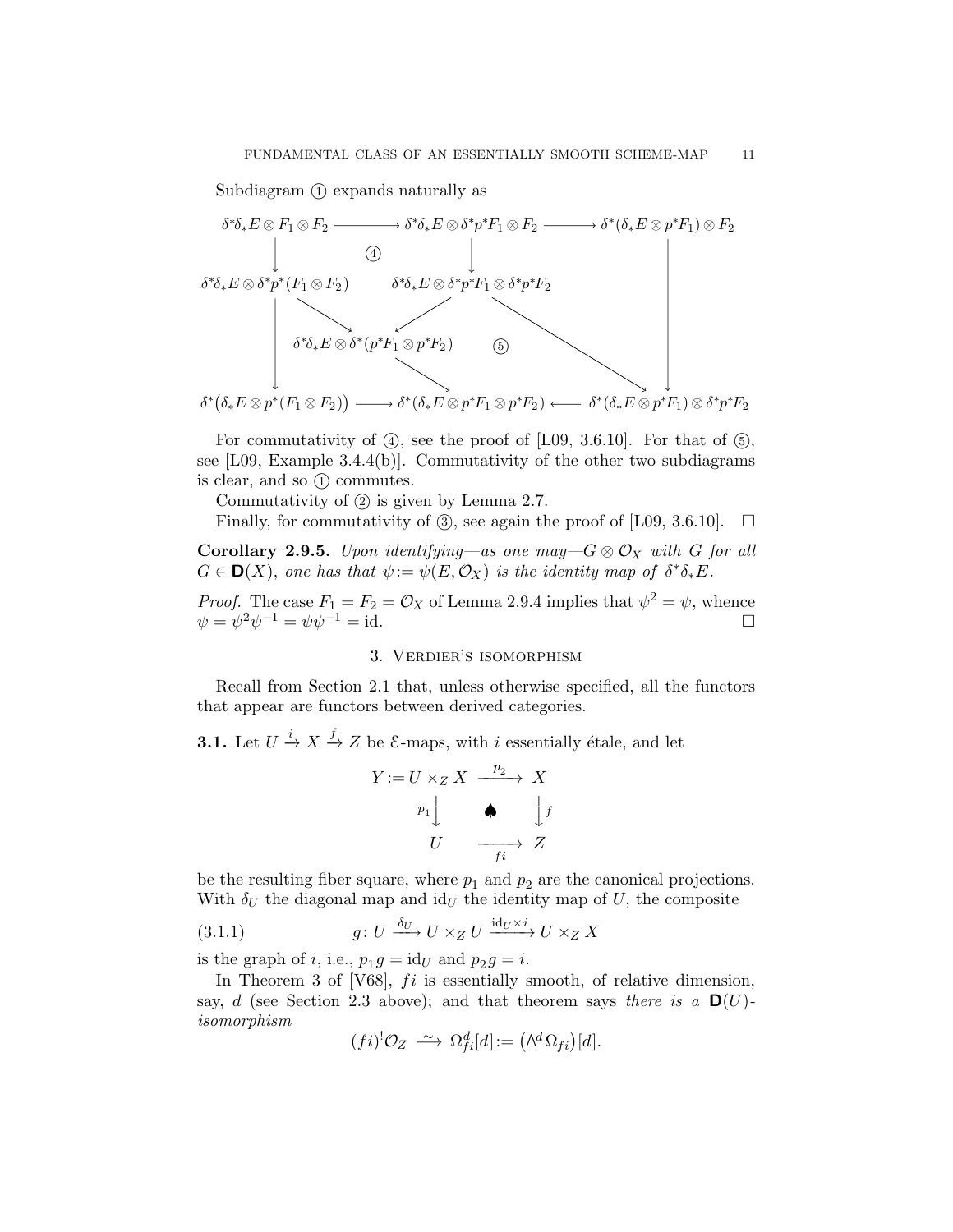A slight elaboration of Verdier's approach produces, as follows, a functorial isomorphism

(3.1.2)  $v_{f,i}(F) : (fi)^! F \longrightarrow \Omega_{fi}^d[d] \otimes_U (fi)^* F \qquad (F \in \mathbf{D}_{qc}^{\dagger}(Z)).$ 

In particular, making the allowable identifications

$$
\Omega_{fi}^d[d] \otimes_X (fi)^* \mathcal{O}_Z = \Omega_{fi}^d[d] \otimes_X \mathcal{O}_X = \Omega_{fi}^d[d],
$$

we consider  $v_{f,i}(\mathcal{O}_Z)$  to be a map from  $(fi)^{!}\mathcal{O}_Z$  to  $\Omega_{fi}^d[d]$ .

(In §3.4, the definition of  $v_{f,i}(F)$  will be extended to all  $F \in \mathbf{D}_{\mathsf{qc}}(Z)$ .)

The construction of  $v_{f,i}(F)$  uses two maps. The first is the following natural composite map  $\vartheta$ —whose definition needs only that fi be flat—with  $\chi_g$  as in (2.6.6), and  $\beta_{\spadesuit}$  as in (2.6.7) (an isomorphism since  $F \in \mathbf{D}_{\sf qc}^+(Y)$ ):

(3.1.3)  
\n
$$
\vartheta: g^{!}\mathcal{O}_{Y} \otimes_{U} (fi)^{!}F \xrightarrow{\sim} g^{!}\mathcal{O}_{Y} \otimes_{U} i^{*}f^{!}F
$$
\n
$$
\xrightarrow{\sim} g^{!}\mathcal{O}_{Y} \otimes_{U} g^{*}p_{2}^{*}f^{!}F
$$
\n
$$
\xrightarrow{\chi_{g}} g^{!}p_{2}^{*}f^{!}F
$$
\n
$$
\xrightarrow{\beta_{\bullet}} g^{!}p_{1}^{!}(fi)^{*}F
$$
\n
$$
\xrightarrow{\sim} (fi)^{*}F.
$$

If fi is essentially smooth, then in (3.1.1), both  $id_U \times i$  and the regular immersion  $\delta_U$  are perfect, whence so is g (see §2.4), so that  $\chi_g$  is an isomorphism.<sup>3</sup> Thus, in this case,  $\vartheta$  is an isomorphism.

The second is an isomorphism that holds when  $fi$  is essentially smooth of relative dimension d,

(3.1.4) 
$$
g^{!}\mathcal{O}_{Y} \stackrel{\sim}{\longrightarrow} \mathcal{H}om_{U}(\Omega_{fi}^{d}, \mathcal{O}_{U})[-d],
$$

described in [H66, p. 180, Corollary 7.3] or [C00, §2.5] via the "fundamental local isomorphism" and Cartan-Eilenberg resolutions. An avatar (3.2.8) of (3.1.4) is reviewed in §3.2 below.

The  $\mathcal{O}_U$ -module  $\Omega_{fi}^d$  is invertible, so the complexes  $\mathcal{H}om_U(\Omega_{fi}^d, \mathcal{O}_U)[-d]$ and  $\mathcal{H}om_U(\Omega_{fi}^d[d], \mathcal{O}_U)$  are naturally isomorphic in  $\mathbf{D}(U)$  to the complex G which is  $(\Omega_{fi}^d)^{-1}$  in degree d and 0 elsewhere. Modulo these isomorphisms, the isomorphism

(3.1.5) 
$$
\mathcal{H}om_U(\Omega_{fi}^d, \mathcal{O}_U)[-d] \stackrel{\sim}{\longrightarrow} \mathcal{H}om_U(\Omega_{fi}^d[d], \mathcal{O}_U),
$$

resulting from the usual triangulated structure on the functor  $\mathcal{H}om(-, \mathcal{O}_U)$ is given by scalar multiplication in G by  $(-1)^{d^2+d(d-1)/2} = (-1)^{d(d+1)/2}$  $(cf. [CO0, p. 11, (1.3.8)].)$ 

<sup>&</sup>lt;sup>3</sup>As  $\delta_U$  is finite and  $id_U \times i$  is essentially étale, one can see this more concretely by showing that  $\delta_{U*}(\chi)$  is isomorphic to the natural map

 $\mathcal{H}om(\delta_{U*}\mathcal{O}_U,\mathcal{O}_{U\times_Z U})\otimes G\longrightarrow \mathcal{H}om(\delta_{U*}\mathcal{O}_U,G)$   $(G:=(\mathrm{id}_U\times i)^*p_2^*f^!F).$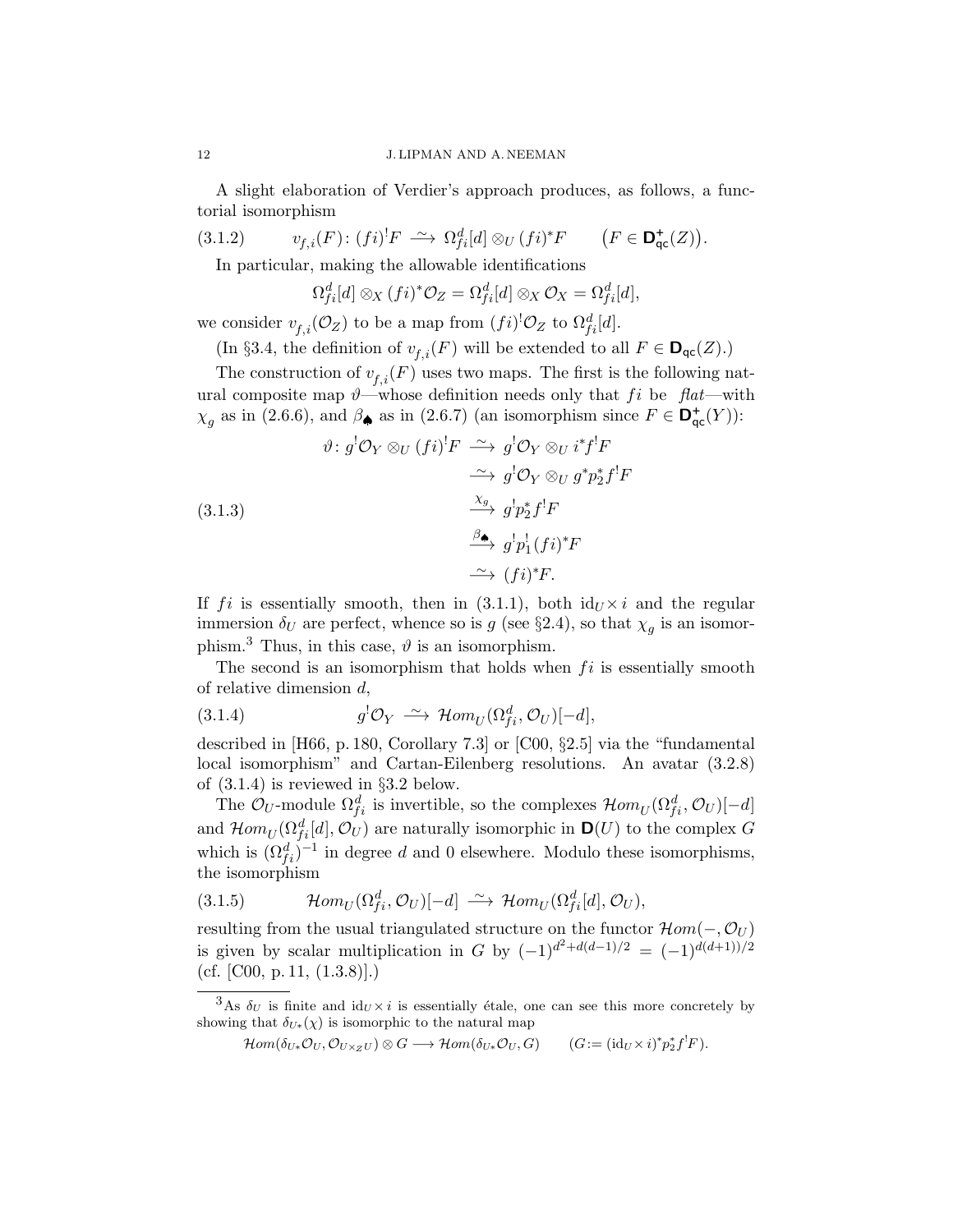Let

(3.1.6) 
$$
\gamma \colon g^{!} \mathcal{O}_Y \stackrel{\sim}{\longrightarrow} \mathcal{H}om_U(\Omega_{fi}^d[d], \mathcal{O}_U)
$$

be the isomorphism obtained by composition from (3.1.4) and (3.1.5).

Thus when fi is essentially smooth, so that  $\Omega_{fi}^d$  is an *invertible*  $\mathcal{O}_U$ module, one has a chain of natural functorial isomorphisms, the first being inverse to the evaluation map 2.2.2:

(3.1.7)  
\n
$$
(fi)^! F \xrightarrow{\sim} \mathcal{H}om_U(\Omega_{fi}^d[d], (fi)^! F) \otimes_U \Omega_{fi}^d[d]
$$
\n
$$
\xrightarrow[\text{(3.1.7)}]{\sim} \mathcal{H}om_U(\Omega_{fi}^d[d], \mathcal{O}_U) \otimes_U (fi)^! F \otimes_U \Omega_{fi}^d[d]
$$
\n
$$
\xrightarrow[\text{(3.1.6)}]{\sim} g^! \mathcal{O}_Y \otimes_U (fi)^! F \otimes_U \Omega_{fi}^d[d]
$$
\n
$$
\xrightarrow[\text{(3.1.3)}]{\sim} (fi)^* F \otimes_U \Omega_{fi}^d[d] \xrightarrow{\sim} \Omega_{fi}^d[d] \otimes_U (fi)^* F.
$$

The map  $v_{f,i}(F)$  is defined to be the composition of this chain.

**3.2.** Expanding a bit on [LS81,  $\S2$ , II], we review the relation  $(3.2.7)$  between the normal bundle of a regular immersion  $\delta: U \to W$  and the relative dualizing complex  $\delta^! \mathcal{O}_W$ ; and from that deduce the isomorphism (3.1.4).

Let  $\delta: U \to W$  be any closed immersion of schemes, and I the kernel of the associated surjective map  $s: \mathcal{O}_W \rightarrow \delta_* \mathcal{O}_U$ . Then

$$
\mathcal{O}_U \cong H^0 \delta^* \mathcal{O}_W \xrightarrow{H^0 \delta^* s} H^0 \delta^* \delta_* \mathcal{O}_U \cong \mathcal{O}_U,
$$

is an isomorphism.

The natural triangle

$$
\delta^* I \longrightarrow \delta^* \mathcal{O}_W \xrightarrow{\delta^* s} \delta^* \delta_* \mathcal{O}_U \xrightarrow{+}
$$

gives rise to an exact sequence of  $\mathcal{O}_U$ -modules

$$
H^{-1}\delta^* \mathcal{O}_W \longrightarrow H^{-1}\delta^* \delta_* \mathcal{O}_U \xrightarrow{t} H^0 \delta^* I \longrightarrow \ker(H^0 \delta^* s)
$$
  
\n
$$
\parallel \qquad \qquad \parallel \qquad \qquad \parallel
$$
  
\n0  
\n
$$
I/I^2 \qquad 0
$$

Clearly, t is an isomorphism, and so one has the natural  $\mathcal{O}_U$ -isomorphism

$$
(3.2.1) \t t^{-1}: I/I^2 \xrightarrow{\sim} H^{-1} \delta^* \delta_* \mathcal{O}_U.
$$

(The isomorphism t is induced by the projection  $C[-1] \rightarrow P$ , where  $K \rightarrow I$ is a flat resolution of  $I$  and  $C$  is the mapping cone of the composite map  $K \to I \hookrightarrow \mathcal{O}_W$ . It is the *negative* of the connecting homomorphism

$$
\operatorname{\mathcal{T}\!\mathit{or}}^{\mathcal{O}\!W}_1(\delta_*\mathcal{O}_U,\delta_*\mathcal{O}_U) \to \operatorname{\mathcal{T}\!\mathit{or}}^{\mathcal{O}\!W}_0(\delta_*\mathcal{O}_U,I)
$$

usually attached to the natural exact sequence  $0 \to I \to \mathcal{O}_W \to \delta_* \mathcal{O}_U \to 0$ , see [L09, end of §1.4].)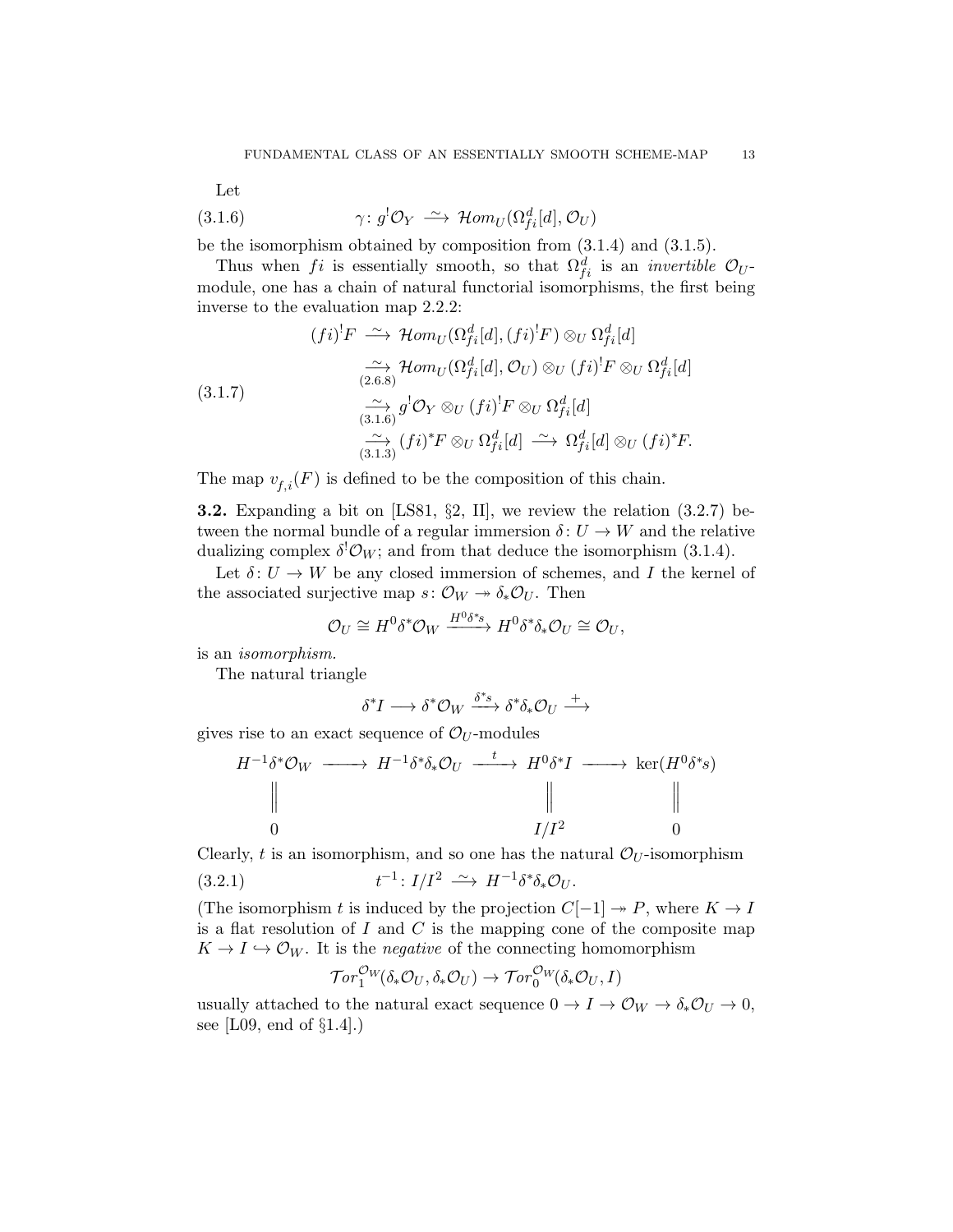There is an alternating graded  $\mathcal{O}_U$ -algebra structure on  $\oplus_{n\geq 0} H^{-n}\delta^*\delta_*\mathcal{O}_U$ , induced by the natural product map

 $\delta^* \delta_* \mathcal{O}_U \otimes_U \delta^* \delta_* \mathcal{O}_U \xrightarrow{\sim} \delta^* (\delta_* \mathcal{O}_U \otimes_W \delta_* \mathcal{O}_U) \longrightarrow \delta^* \delta_* (\mathcal{O}_U \otimes_U \mathcal{O}_U) \xrightarrow{\sim} \delta^* \delta_* \mathcal{O}_U.$ (Cf. e.g., [B07, p. 201, Exercise 9(c)].) Hence  $(3.2.1)$  extends uniquely to a homomorphism of graded  $\mathcal{O}_U$ -algebras

$$
(3.2.2) \qquad \qquad \oplus_{n\geq 0} \wedge^n (I/I^2) \longrightarrow \oplus_{n\geq 0} H^{-n} \delta^* \delta_* \mathcal{O}_U.
$$

For example, over an affine open subset of  $W$ , if  $I$  is generated by a regular sequence of global sections  $\mathbf{t} := (t_1, t_2, \dots, t_d)$  then a finite free resolution of  $\delta_* \mathcal{O}_U$  is provided by the Koszul complex  $K(\mathbf{t}) := \otimes_{i=1}^d K_i$  where  $K_i$  is the complex which is  $\mathcal{O}_W \xrightarrow{t_i} \mathcal{O}_W$  in degrees -1 and 0 and vanishes elsewhere; and there results a  $\mathbf{D}(U)$ -map,

(3.2.3) 
$$
\oplus_{n=0}^d \wedge^n (I/I^2)[n] \cong \delta^* K(\mathbf{t}) \stackrel{\sim}{\longrightarrow} \delta^* \delta_* \mathcal{O}_U.
$$

(Note that  $\delta^* K(\mathbf{t})$  is just the exterior algebra—with vanishing differentials on  $\mathcal{O}_U^n$ , which is isomorphic to  $I/I^2$  via the natural map

$$
\mathcal{O}_W^n = K^{-1}(\mathbf{t}) \hookrightarrow I \subset \mathcal{O}_W.
$$

One verifies that applying the functor  $H^{-n}$  to (3.2.3) produces the degree n component of (3.2.2) (a map that does not depend on the choice of the generating family t).

Next, for any  $\mathcal{O}_U$ -complex E with  $H^eE = 0$  for all  $e < 0$ , the natural map  $H^0E \to E$  induces a map

$$
(3.2.4) \quad H^0\mathcal{H}om_U(E,\mathcal{O}_U) \longrightarrow H^0\mathcal{H}om(H^0E,\mathcal{O}_U) =: \mathcal{H}om^0(H^0E,\mathcal{O}_U).
$$

Hence for any integer n and any  $\mathcal{O}_U$ -complex F such that  $H^e = 0$  for all  $e < -n$ , one has the natural composite

$$
(3.2.5)
$$

$$
H^n\mathcal{H}om_U(F,\mathcal{O}_U) \xrightarrow{\sim} H^0\mathcal{H}om_U(F,\mathcal{O}_U)[n] \xrightarrow{\sim} H^0\mathcal{H}om_U(F[-n],\mathcal{O}_U)
$$
  

$$
\xrightarrow{\sim} H^0\mathcal{H}om_U(F[-n],\mathcal{O}_U) \xrightarrow{\sim} \mathcal{H}om^0(H^{-n}F,\mathcal{O}_U).
$$

(The second map—whose source and target are equal—is multiplication by  $(-1)^{n(n+1)/2}$ : replace  $\mathcal{O}_U$  by a quasi-isomorphic injective complex, and take  $p = 0, m = -n$  in the expression  $(-1)^{pm+m(m-1)/2}$  after [C00, p. 11, (1.3.8)].)

Now if the closed immersion  $\delta$  is *regular, of codimension d, i.e., I* is generated locally by regular sequences **t** of length d, so that  $\delta_* \mathcal{O}_U$  is locally resolved by free complexes of the form  $K(t)$ , then there results the sequence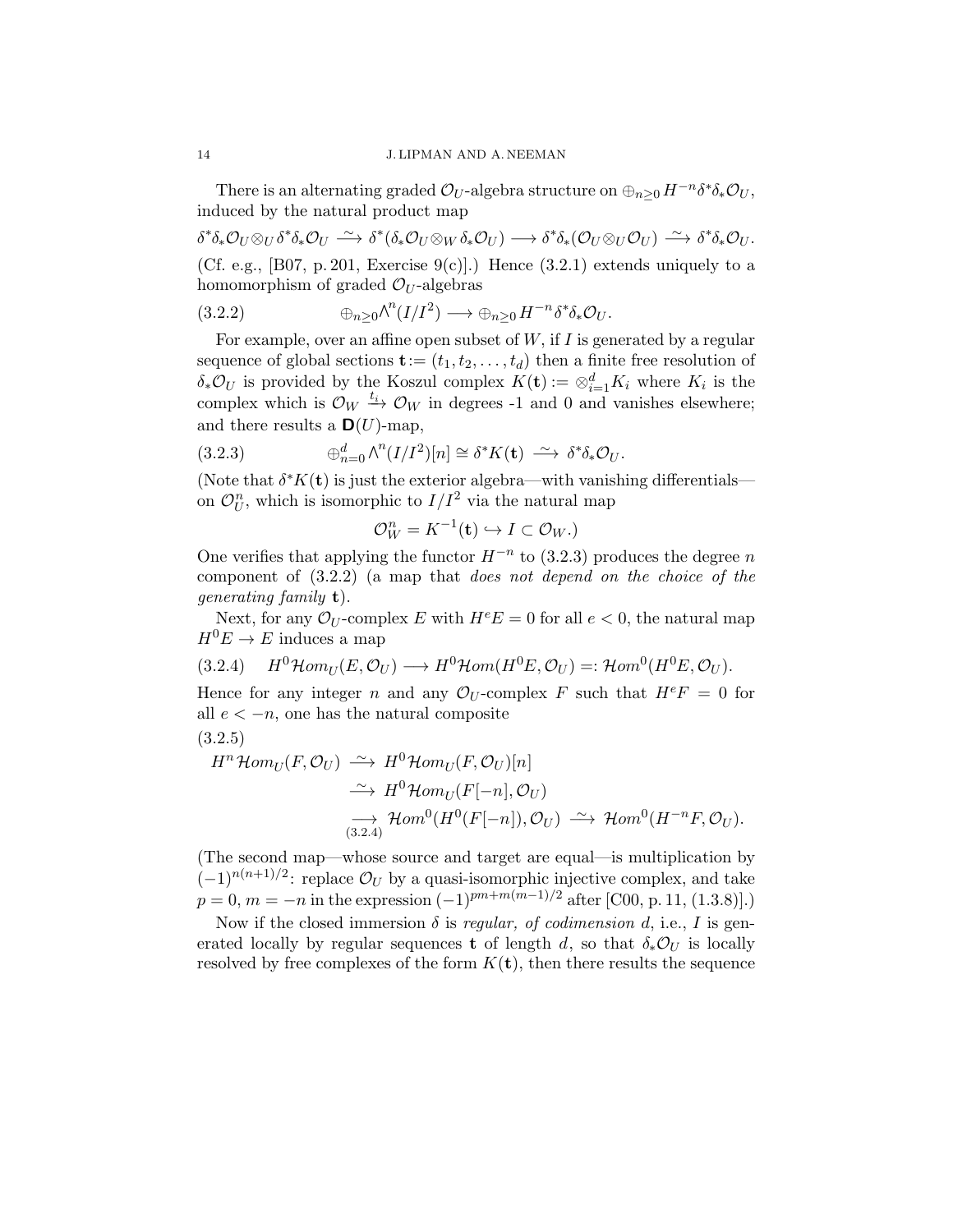of isomorphisms

(3.2.6)  
\n
$$
H^{d}\delta^{*}\delta_{*}\delta^{!}\mathcal{O}_{W} \xrightarrow{(1.2.1)} H^{d}\delta^{*}\mathcal{H}om_{W}(\delta_{*}\mathcal{O}_{U}, \mathcal{O}_{W})
$$
\n
$$
\xrightarrow[\sim]{\sim} H^{d}\mathcal{H}om_{U}(\delta^{*}\delta_{*}\mathcal{O}_{U}, \mathcal{O}_{U})
$$
\n
$$
\xrightarrow[\sim]{\sim} \mathcal{H}om_{U}^{0}(H^{-d}\delta^{*}\delta_{*}\mathcal{O}_{U}, \mathcal{O}_{U})
$$
\n
$$
\xrightarrow[\sim]{\sim} \mathcal{H}om_{U}^{0}(\Lambda^{d}(I/I^{2}), \mathcal{O}_{U}).
$$

In particular, there is a canonical  $\mathcal{O}_U$ -isomorphism

$$
H^d \delta^* \delta_* \delta^! \mathcal{O}_W \ \stackrel{\sim}{\longrightarrow} \ \mathcal{H}om_U^0(\wedge^d(I/I^2), \mathcal{O}_U) =: \nu_{\delta}.
$$

Moreover, since  $\delta_* \delta^! \mathcal{O}_W \cong \mathcal{H}om_W(\delta_* \mathcal{O}_U, \mathcal{O}_W)$  has nonvanishing homology only in degree d, therefore the same holds for  $\delta^{!}\mathcal{O}_{W}$ , whence the natural maps are isomorphisms

$$
\delta^!\mathcal{O}_W[d] \; \xrightarrow{\sim} \; H^d \delta^!\mathcal{O}_W \; \xleftarrow{\sim} \; H^d \delta^* \delta_* \delta^!\mathcal{O}_W.
$$

Thus, when  $\delta$  is a regular immersion there is a canonical isomorphism

$$
(3.2.7) \quad \delta^! \mathcal{O}_W \stackrel{\sim}{\longrightarrow} \nu_{\delta}[-d].
$$

It is left to the interested reader to work out the precise relationship of (3.2.7) to the similar isomorphisms in [H66, p. 180, Corollary 7.3] and [C00, §2.5].

Now in  $(3.1.1)$ , if fi is essentially smooth of relative dimension d then  $\delta_U: U \to W := U \times_Z U$  is a regular immersion and  $\Omega_{fi}^d$  is locally free of rank one (see §2.3), so the natural map  $\mathcal{H}om_U^0(\Omega_{fi}^d, \mathcal{O}_U) \longrightarrow \mathcal{H}om_U(\Omega_{fi}^d, \mathcal{O}_U)$  is an isomorphism. Thus, there are natural isomorphisms, with  $Y := U \times_Z X$ ,

(3.2.8) 
$$
g^{!}\mathcal{O}_{Y} \xrightarrow{\sim} \delta_{U}^{!}(\mathrm{id}_{U} \times i)^{!}\mathcal{O}_{Y} = \delta_{U}^{!}(\mathrm{id}_{U} \times i)^{*}\mathcal{O}_{Y} = \delta_{U}^{!}\mathcal{O}_{W}
$$

$$
\xrightarrow{(3.2.8)} \mathcal{H}om_{U}^{0}(\mathcal{N}^{d}(I/I^{2}), \mathcal{O}_{U})[-d] = \mathcal{H}om_{U}(\Omega_{fi}^{d}, \mathcal{O}_{U})[-d].
$$

The isomorphism (3.1.4) is defined to be the resulting composition.

**3.3.** Though it is not a priori clear,  $v_{f,i}$  depends only on the map f i and not on its factorization into f and i. (In [V68], f is assumed proper.) Indeed:

**Proposition 3.3.1.** For  $U \xrightarrow{i} X \xrightarrow{f} Z$  as in §3.1, if fi is essentially smooth then  $v_{f,i} = v_{fi, id_{U}}$ .

*Proof.* There is a commutative  $\mathcal{E}\text{-diagram}$ , with i, f,  $p_1$ ,  $p_2$  and g as in §3.1,  $\delta$  the diagonal map,  $q_1, q_2$  the canonical projections, and  $\spadesuit$ ,  $\clubsuit$  and  $\heartsuit$  labeling the front, top and rear faces of the cube, respectively. (These three faces are fiber squares; and since  $fi$  is flat therefore so are  $p_2$  and  $q_2$ .)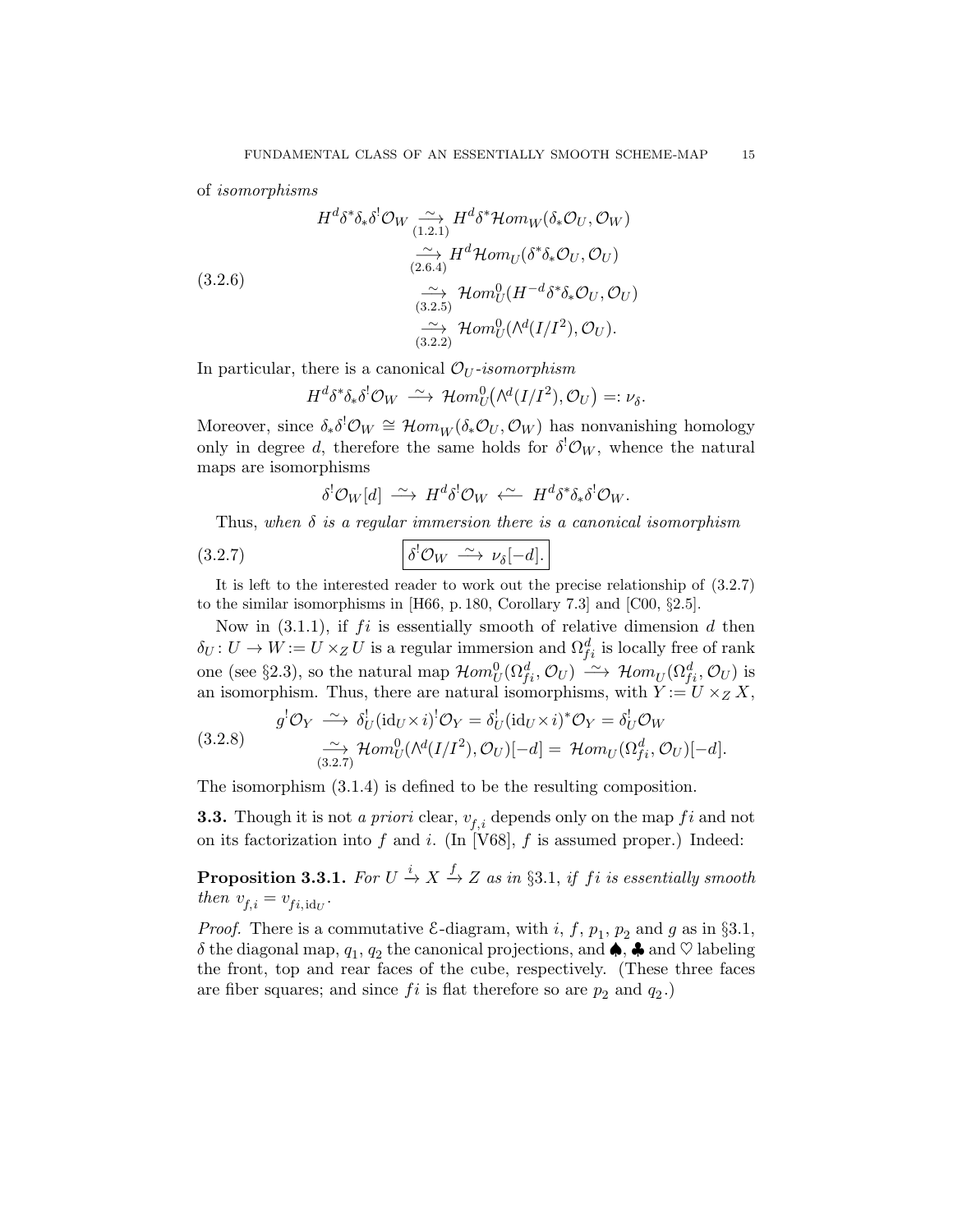

Note that since *i* is essentially étale therefore  $i^! = i^*$  and  $j^! = j^*$ . There is, as in (3.2.8), a natural composite isomorphism

$$
\xi \colon g^{!} \mathcal{O}_Y \xrightarrow{\sim} \delta^{!} j^{!} \mathcal{O}_Y = \delta^{!} j^* \mathcal{O}_Y \xrightarrow{\sim} \delta^{!} \mathcal{O}_W.
$$

A detailed examination of the definition of  $v_{f,i}$  in (3.1.7), taking into account the definition (3.2.8) of (3.1.4), shows that it will suffice to prove commutativity of the border of the following natural functorial diagram.

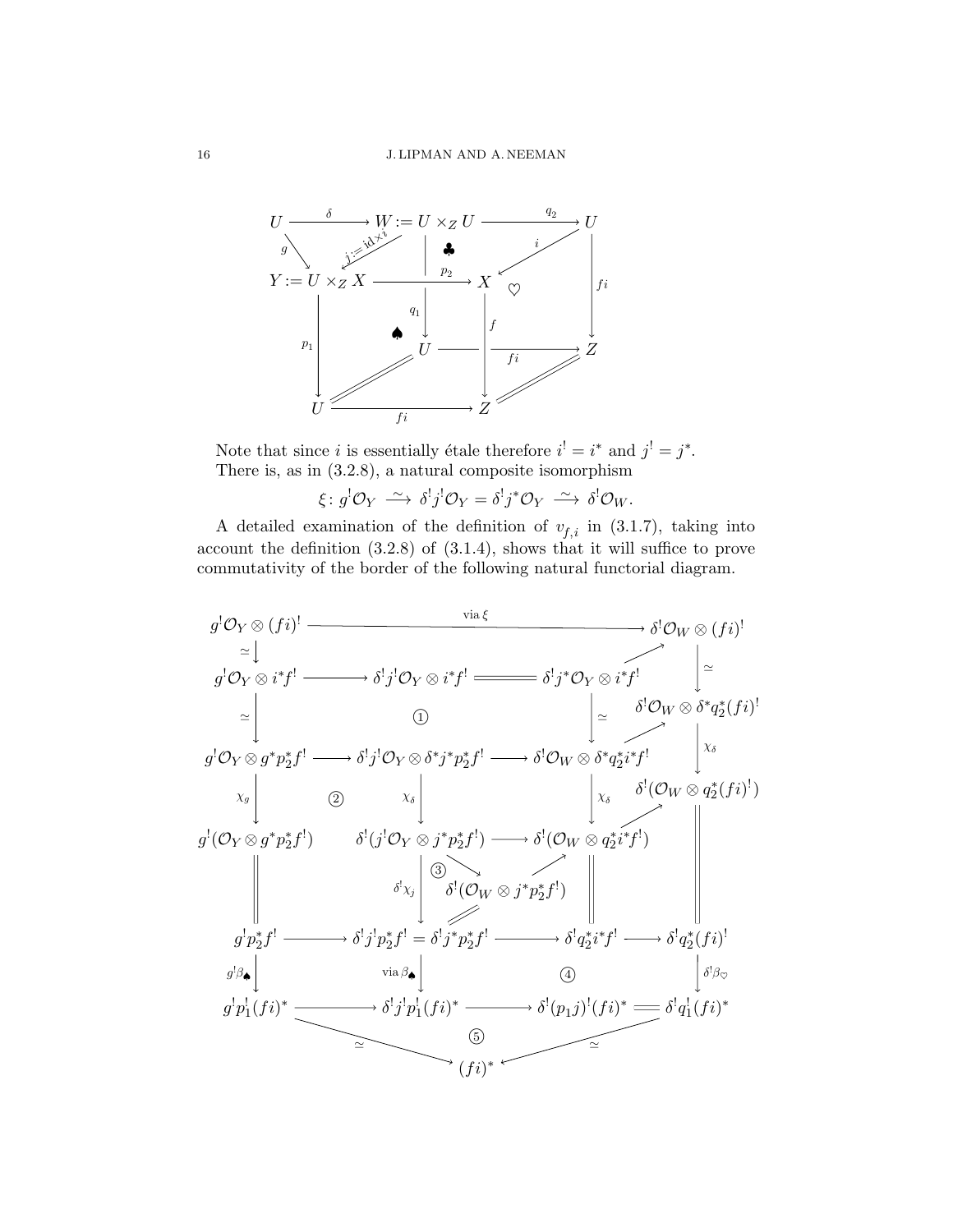Commutativity of subdiagram  $(1)$  (resp.  $(5)$ ) results from the pseudofunctoriality of  $(-)^*$  (resp.  $(-)^!$ ).

Commutativity of  $(2)$  is given by transitivity of  $\chi$  with respect to composition of maps, see [Nm14, 13.4] (or [L09, Exercises  $4.7.3.4(d)$  and  $4.9.3(d)$ ]).

Commutativity of  $\circled{3}$  follows from the fact that for any  $F \in \mathbf{D}_{\mathsf{qc}}^+(Y)$ , the following natural diagram commutes:

$$
j^{!}\mathcal{O}_{Y}\otimes j^{*}F \longrightarrow j^{*}\mathcal{O}_{Y}\otimes j^{*}F \longrightarrow \mathcal{O}_{W}\otimes j^{*}F
$$
  

$$
\begin{array}{c|c}\n\chi_{j} & \mathbb{I} & \rightarrow & \mathbb{O}_{W}\otimes j^{*}F \\
\hline\n\chi_{j} & \mathbb{I} & \rightarrow & \mathbb{I} \\
j^{!}(\mathcal{O}_{Y}\otimes F) \longrightarrow j^{*}(\mathcal{O}_{Y}\otimes F) \longrightarrow j^{*}F\n\end{array}
$$

For a sketch of the proof that  $\mathcal{D}_1$  commutes see [L09, 4.9.2.3]. As for commutativity of  $\mathcal{B}_2$ , replacement of F by a quasi-isomorphic flat complex reduces the problem to the context of ordinary (nonderived) functors, at which point the justification is left to the reader.

Commutativity of  $\alpha$  is given by transitivity of  $\beta$  with respect to juxtaposition of fiber squares (see [Nm14, Theorem 11.9] or [L09, Theorem 4.8.3]), as applied to the following decomposition of the fiber square  $\heartsuit$ :

$$
\begin{array}{c}\n\bullet \xrightarrow{q_2} \bullet \\
j \downarrow \qquad \bullet \\
\bullet \xrightarrow{p_2} \bullet \\
p_1 \downarrow \qquad \bullet \qquad \downarrow f \\
\bullet \xrightarrow{f_i} \bullet\n\end{array}
$$

Here one needs to use that  $\beta_{\clubsuit}$  is the canonical isomorphism  $q_2^*i^* \longrightarrow j^*p_2^*$ (see [Nm14, 11.4 and 11.5] with  $p = p' =$  identity map in the diagram of [Nm14, 11.4(i)], or [L09, 4.8.8(i)].)

Commutativity of the remaining subdiagrams is easy to check, whence the assertion.  $\Box$ 

Accordingly, we restrict henceforth to the case  $U = X$  and  $i = id_X$ . The map  $g: X \to X \otimes_Z X$  is then the diagonal.

**3.4.** Again, let  $f: X \to Z$  be an essentially smooth  $\mathcal{E}$ -map of relative dimension d. With  $\chi_f$  as in (2.6.6), define  $v_f(F)$  for  $F \in \mathbf{D}_{\mathsf{qc}}(Z)$  to be the composite isomorphism

(3.4.1) 
$$
f^! F \xrightarrow[\chi_f^{-1}]{\sim} f^! \mathcal{O}_Z \otimes_X f^* F \xrightarrow[v_{f,\text{id}_X}(\mathcal{O}_Z) \otimes \text{id}]{\sim} \Omega_f^d[d] \otimes_X f^* F.
$$

As before (just after  $(3.1.2)$ ), the identifications

$$
\Omega_f^d[d]\otimes_X f^*\mathcal{O}_Z=\Omega_f^d[d]\otimes_X\mathcal{O}_X=\Omega_f^d[d],
$$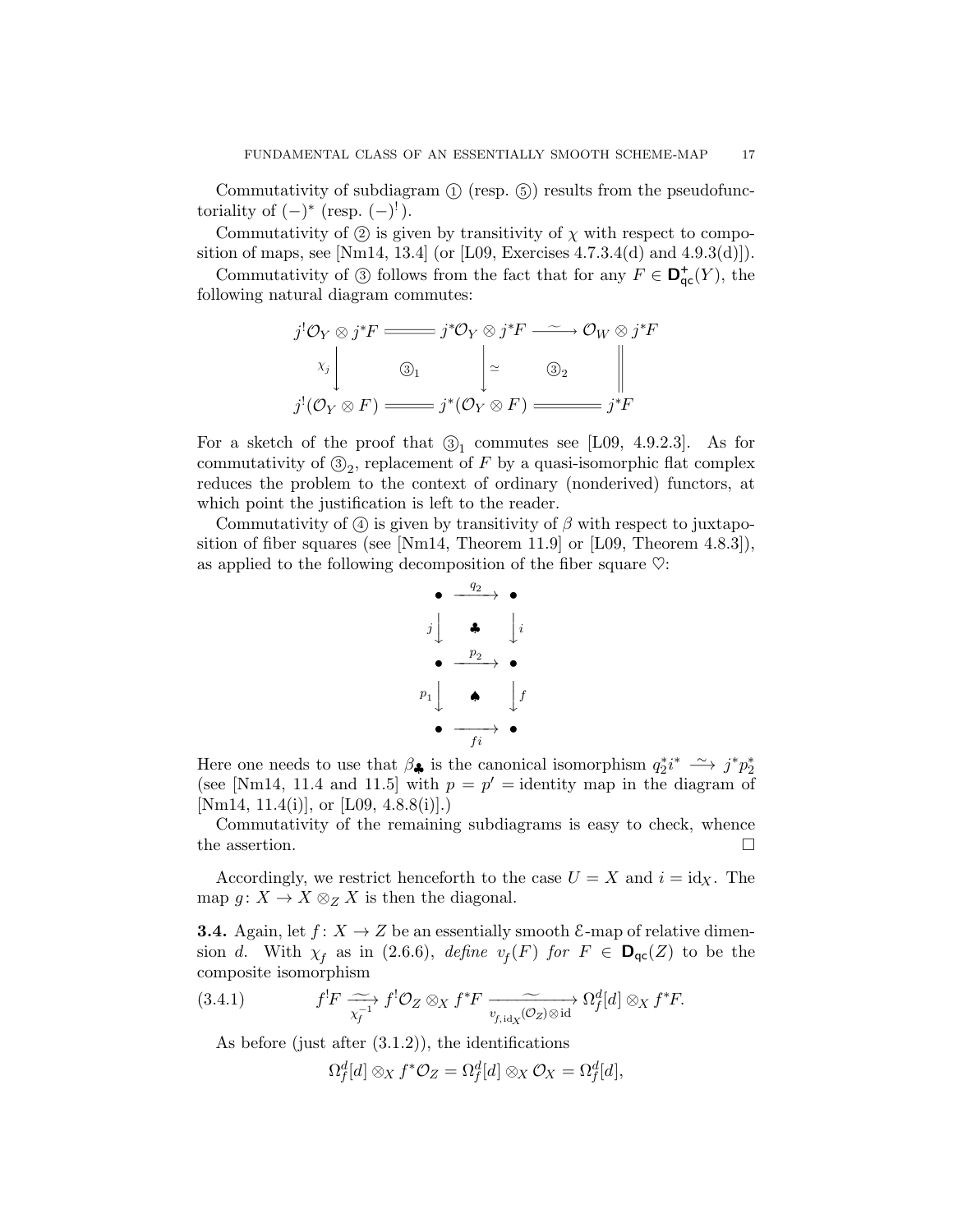allow us to consider  $v_f(\mathcal{O}_Z)$  to be a map from  $f^!\mathcal{O}_Z$  to  $\Omega_f^d[d]$ .

**Proposition 3.4.2.** If  $F \in \mathbf{D}_{\mathsf{qc}}^{\mathsf{+}}(Z)$  then  $v_f(F) = v_{f, \text{idx}}(F)$ .

*Proof.* Let  $g: X \to Y := X \times_Z X$  be the diagonal map. Set  $\omega := \Omega_f^d[d]$ (a perfect complex), and set  $[A, B] := \mathcal{H}om_X(A, B)$   $(A, B \in \mathbf{D}(X))$ . Let  $\kappa = \kappa_X(\omega, -, -)$  be as in (2.6.8),  $\vartheta$  as in (3.1.3) and  $\gamma$  as in (3.1.6) (the last two with  $i := id_X$ ). Since f is essentially smooth, all of these maps are isomorphisms. By definition (see (3.1.7)), Proposition 3.4 says that the border of the following diagram (in which  $\otimes := \otimes_X$ ) commutes:



Commutativity of the unlabeled subdiagrams is straightforward to verify. Commutativity of  $\textcircled{1}$  follows from the definition  $(3.1.7)$  of  $v_{f,\mathrm{idx}}(\mathcal{O}_Z)$ . Commutativity of  $(2)$  is essentially the definition of the map  $\kappa$ . Commutativity of  $(3)$  results from Lemma 2.8.

For (4), it's enough to have commutativity of the functorial diagram

$$
g^{!}\mathcal{O}_{Y} \otimes_{X} f^{!}\mathcal{O}_{Z} \otimes_{X} f^{*} \xrightarrow{\text{via } \chi_{f}} g^{!}\mathcal{O}_{Y} \otimes_{X} f^{!}
$$
  
\n
$$
\downarrow_{\vartheta} f^{*}\mathcal{O}_{Z} \otimes_{X} f^{*} \xrightarrow{\text{via } \chi_{f}} f^{*},
$$

that expands to the border of the next natural diagram, in which the omitted subscripts on ⊗ symbols are the obvious ones, and, with reference to the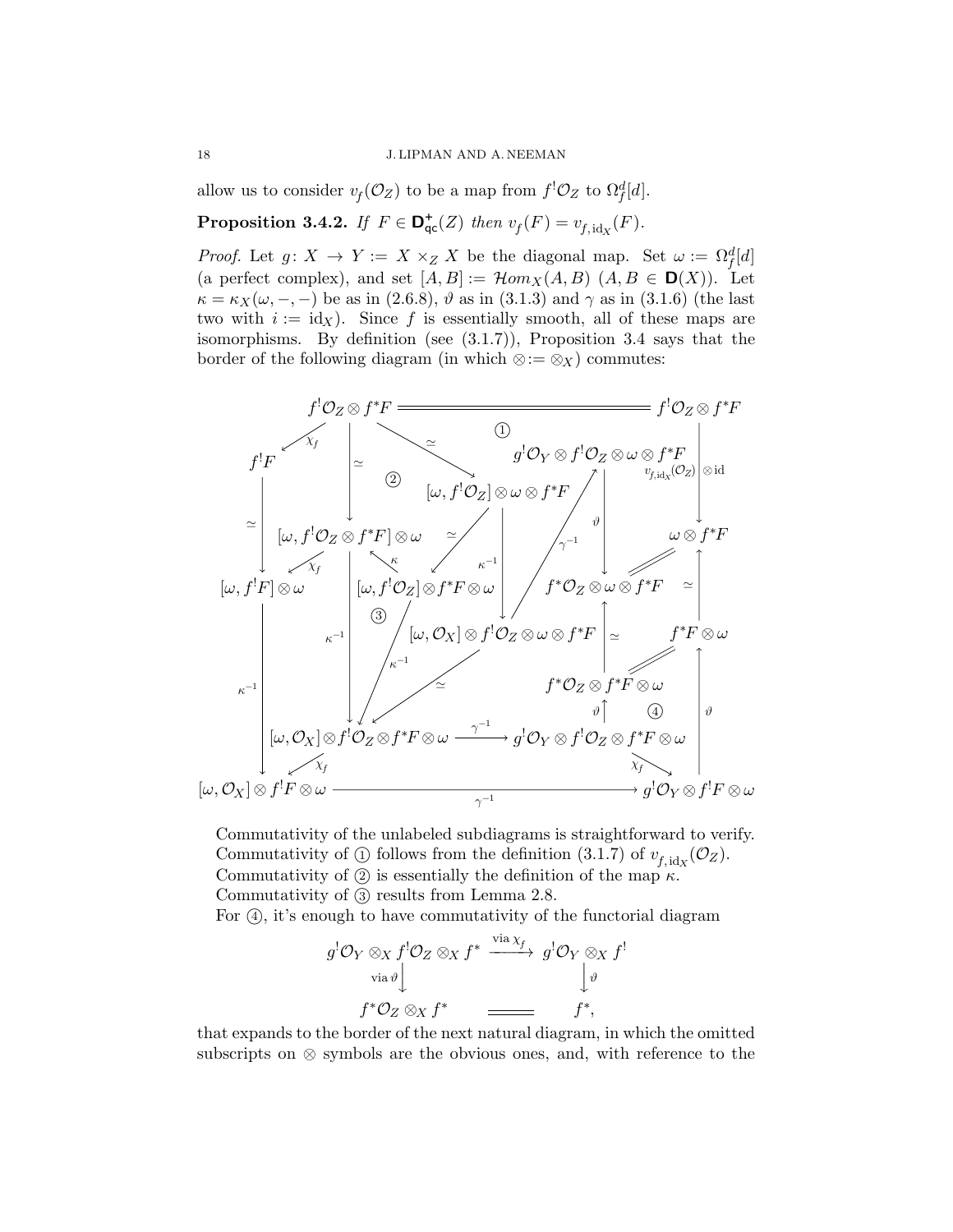standard fiber square

$$
X \times_Z X \xrightarrow{p_2} X
$$
  
\n
$$
p_1 \downarrow \qquad \diamondsuit \qquad \downarrow f
$$
  
\n
$$
X \xrightarrow{f} Z,
$$

 $\beta_{\diamond}$  is as in (2.6.7):



For commutativity of subdiagram  $(5)$ , see the last two paragraphs of  $\S 3.6$ in [L09].

Commutativity of  $(6)$  results from [Nm14, 13.7] with applied to the diagram  $\Diamond$  (cf. [L09, 4.9.3(c)].)

Commutativity of  $(7)$ ,  $(8)$  and  $(9)$  are left mostly to the reader (cf. [L09, Exercises 4.7.3.4(a), (d) and (b)], as modified in  $[L09, 4.9.3(d)]$ , describing the behavior of  $\chi$  vis-à-vis associativity of tensor product, composition of maps, and identity maps, respectively.) For more details on  $(\mathcal{S})$ , see [Nm14, 13.4].

Commutativity of the remaining subdiagrams is easy to check, whence the assertion.  $\hfill \square$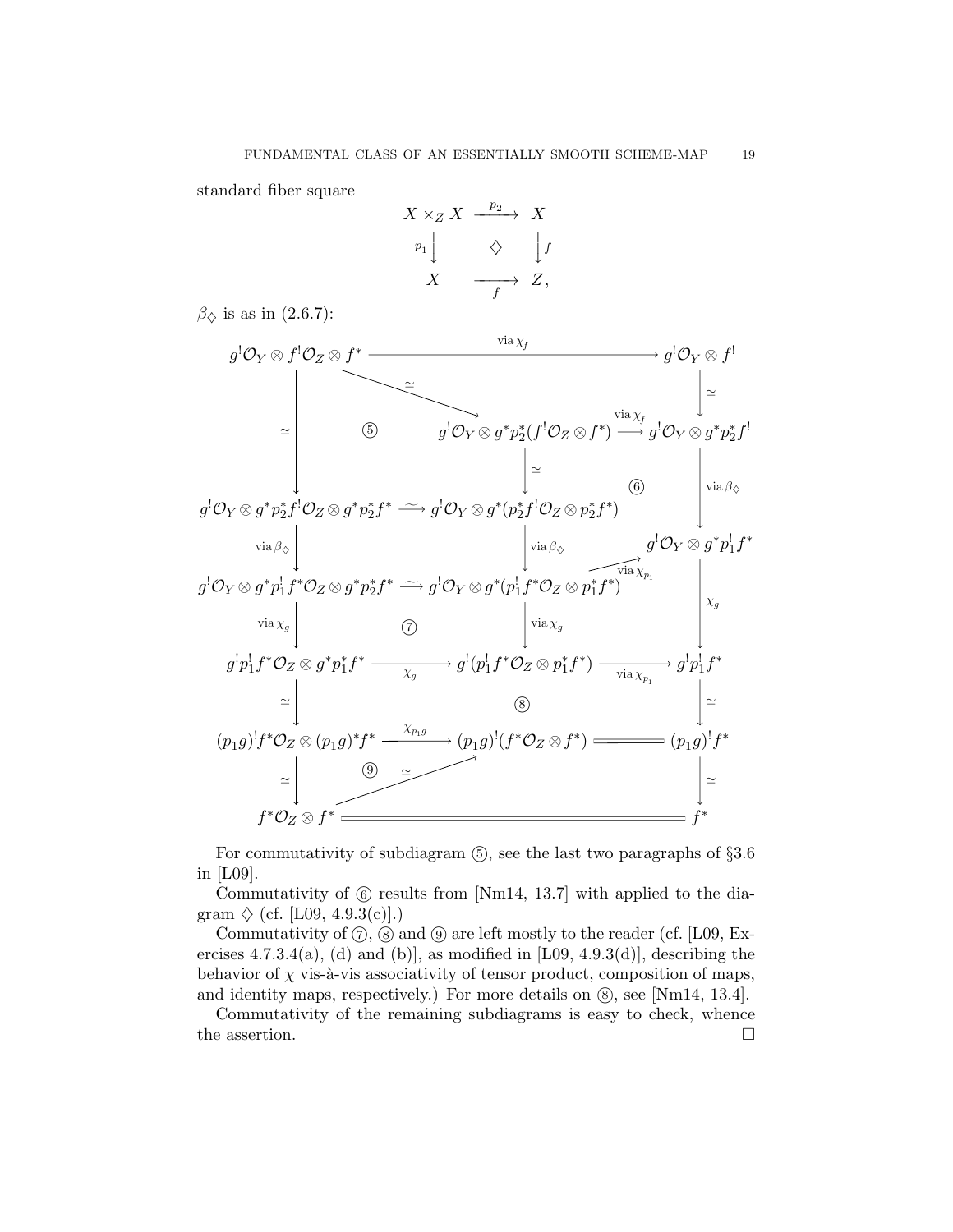Remark 3.4.3 (Base change). Let there be given a fiber square in  $\mathcal E$ 



in which  $f$  (and hence  $f'$ ) is essentially smooth of relative dimension d. The isomorphism  $v_f(\mathcal{O}_Z)$  induces an  $\mathcal{O}_X$ -isomorphism

$$
\omega_f := H^{-d} f^! \mathcal{O}_Z \xrightarrow{\sim} H^{-d} (\Omega_f^d[d]) = \Omega_f^d,
$$

and similarly for  $f'$ . The resulting composite isomorphism

$$
g'^*\omega_f \;\overset{\sim}{\longrightarrow}\; g'^*\Omega_f^d \;\overset{\sim}{\longrightarrow}\; \Omega_{f'}^d \;\overset{\sim}{\longrightarrow}\; \omega_{f'},
$$

is discussed in [S04, p. 740, Theorem 2.3.5].

The next Proposition expresses compatibility between  $v_f$  and (derived) tensor product.

**Proposition 3.4.4.** For any  $F_1, F_2 \in \mathbf{D}_{\text{qc}}(Z)$ , the following diagram, where ⊗:= ⊗<sub>X</sub>, *commutes*.

$$
f^!F_1 \otimes f^*F_2 \xrightarrow{v_f(F_1) \otimes \mathrm{id}} \Omega_f^d[d] \otimes f^*F_1 \otimes f^*F_2
$$
  

$$
\times_f(F_1, F_2) \downarrow \qquad \qquad \downarrow \text{natural}
$$
  

$$
f^!(F_1 \otimes F_2) \xrightarrow{v_f(F_1 \otimes F_2)} \Omega_f^d[d] \otimes f^*(F_1 \otimes F_2).
$$

*Proof* (Sketch). The definition of  $v_f$  makes it enough to prove commutativity of the next diagram (expressing transitivity of  $\chi_f$  for any  $F_0 \in \mathbf{D}_{\mathsf{qc}}(Z)$ ), and then to take  $F_0 := \mathcal{O}_Z$ .

$$
f^!(F_0 \otimes F_1) \otimes f^*F_2 \xleftarrow{\chi_f(F_0, F_1) \otimes \text{id}} f^!F_0 \otimes f^*F_1 \otimes f^*F_2
$$
  

$$
\chi_f(F_0 \otimes F_1, F_2) \downarrow \qquad \qquad \downarrow \text{natural}
$$
  

$$
f^!(F_0 \otimes F_1 \otimes F_2) \xleftarrow{\chi_f(F_0, F_1 \otimes F_2)} f^!F_0 \otimes f^*(F_1 \otimes F_2).
$$

For this, one reduces easily, via a compactification of  $f$ , to the case where f is proper, a case dealt with (in outline) in [L09, Exercise 4.7.3.4(a)].  $\Box$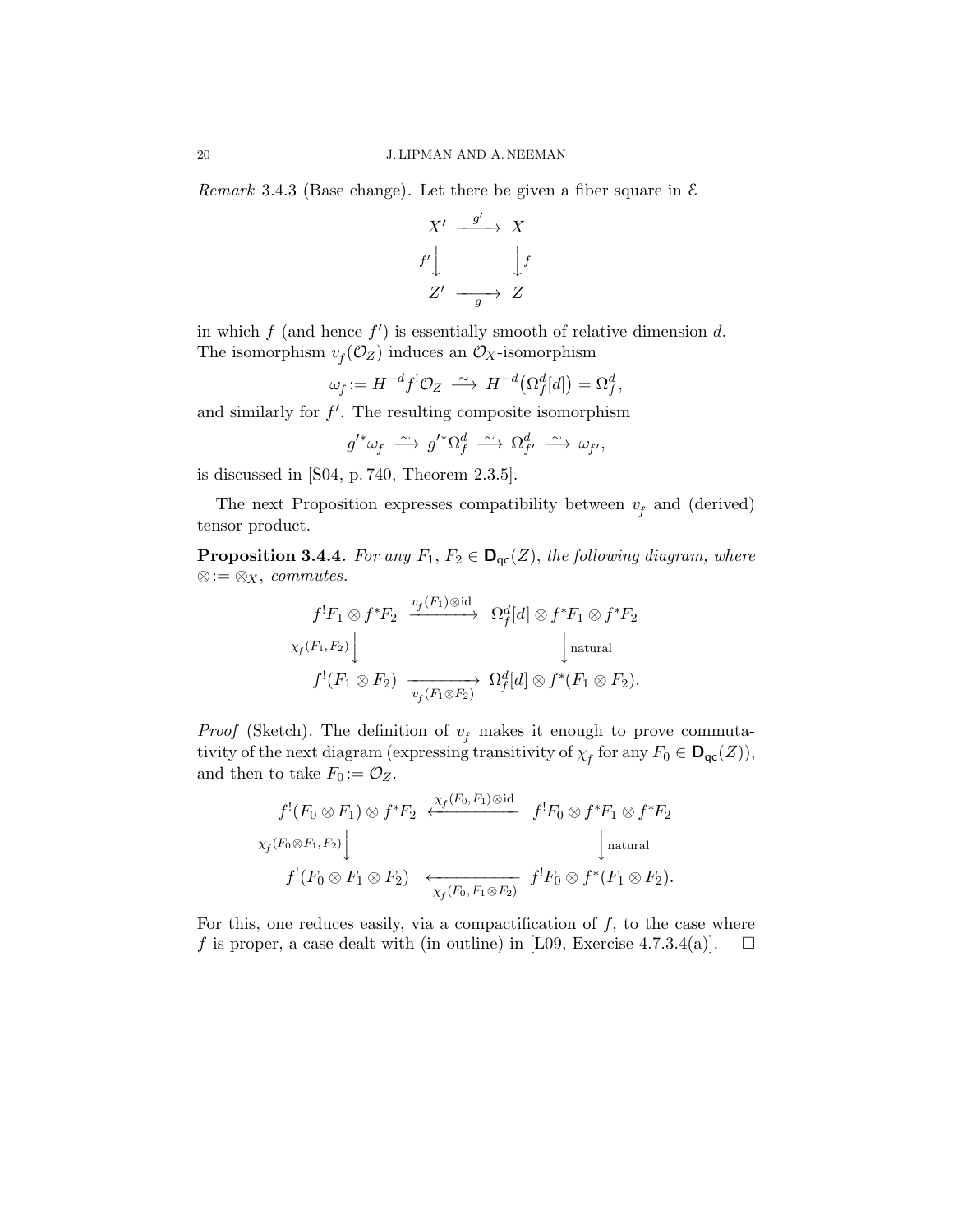#### 4. The fundamental class

**4.1.** Let  $f: X \to Z$  be a flat  $\mathcal{E}-\text{map.}$  Set  $Y := X \times_Z X$ , let  $\delta: X \to Y$  be the diagonal map, and  $p_i: Y \to X$   $(i = 1, 2)$  the projections onto the first and second factors, respectively, so that we have the diagram, with fiber square  $\clubsuit$ ,

(4.1.1) 
$$
X \xrightarrow{\delta} Y \xrightarrow{p_2} X
$$

$$
p_1 \downarrow \qquad \clubsuit \qquad \downarrow f
$$

$$
X \xrightarrow{f} Z
$$

The maps  $p_i$  are flat.

There are maps of  $\mathbf{D}_{\mathsf{qc}}$ -functors

(4.1.2) 
$$
\mu_i \colon \delta_* \to p_i^! \qquad (i = 1, 2)
$$

adjoint, respectively, to the natural maps  $\mathrm{id} = (p_i \delta)^! \to \delta^! p_i^!$ . Thus  $\mu_i$  is the natural composite map

$$
\delta_* = \delta_*(p_i \delta)^! \longrightarrow \delta_* \delta^! p_i^! \longrightarrow p_i^!.
$$

Associated to  $\clubsuit$  is the functorial *base-change isomorphism* (see (2.6.7))

$$
\beta = \beta_{\clubsuit} : p_2^* f^! F \stackrel{\sim}{\longrightarrow} p_1^! f^* F \qquad (F \in \mathbf{D}_{\mathsf{qc}}(Z)).
$$

**Definition 4.2.** With preceding notation, the fundamental class of  $f$ ,

$$
\mathsf{C}_f\colon \delta^*\delta_*f^*\to f^!,
$$

a map between functors from  $\mathbf{D}_{\text{qc}}(Z)$  to  $\mathbf{D}_{\text{qc}}(X)$ , is given by the composite

$$
\delta^* \delta_* f^* \xrightarrow[\text{via } \mu_1]{} \delta^* p_1^! f^* \xrightarrow[\delta^* \beta^{-1}]{} \delta^* p_2^* f^! \xrightarrow[\text{natural}]{} f^!.
$$

Remarks. (Not used elsewhere). It results from [AJL14, 2.5 and 3.1] that the fundamental class commutes with essentially étale localization on  $X$ . That is, if  $g: X' \to X$  is essentially étale then  $\mathsf{C}_{fg}$  is obtained from  $\mathsf{C}_f$  by applying the functor  $g^*$  and then making canonical identifications.

See also [AJL14, Theorem 5.1] for the behavior of  $C_f$  under flat base change.

These results imply that if  $u: U \hookrightarrow X$  and  $v: V \hookrightarrow Z$  are open immersions such that  $f(U) \subset V$ , and  $f_0: U \to V$  is the restriction of f, then  $u^*(C_f)$  can be identified with  $C_{f_0}$ . Locally, then,  $C_f$  reduces to the fundamental class of a flat E-map of affine schemes, in which case a simple explicit description is given in [ILN14, Theorem 4.2.4].

The next Proposition expresses compatibility between  $C_f$  and (derived) tensor product.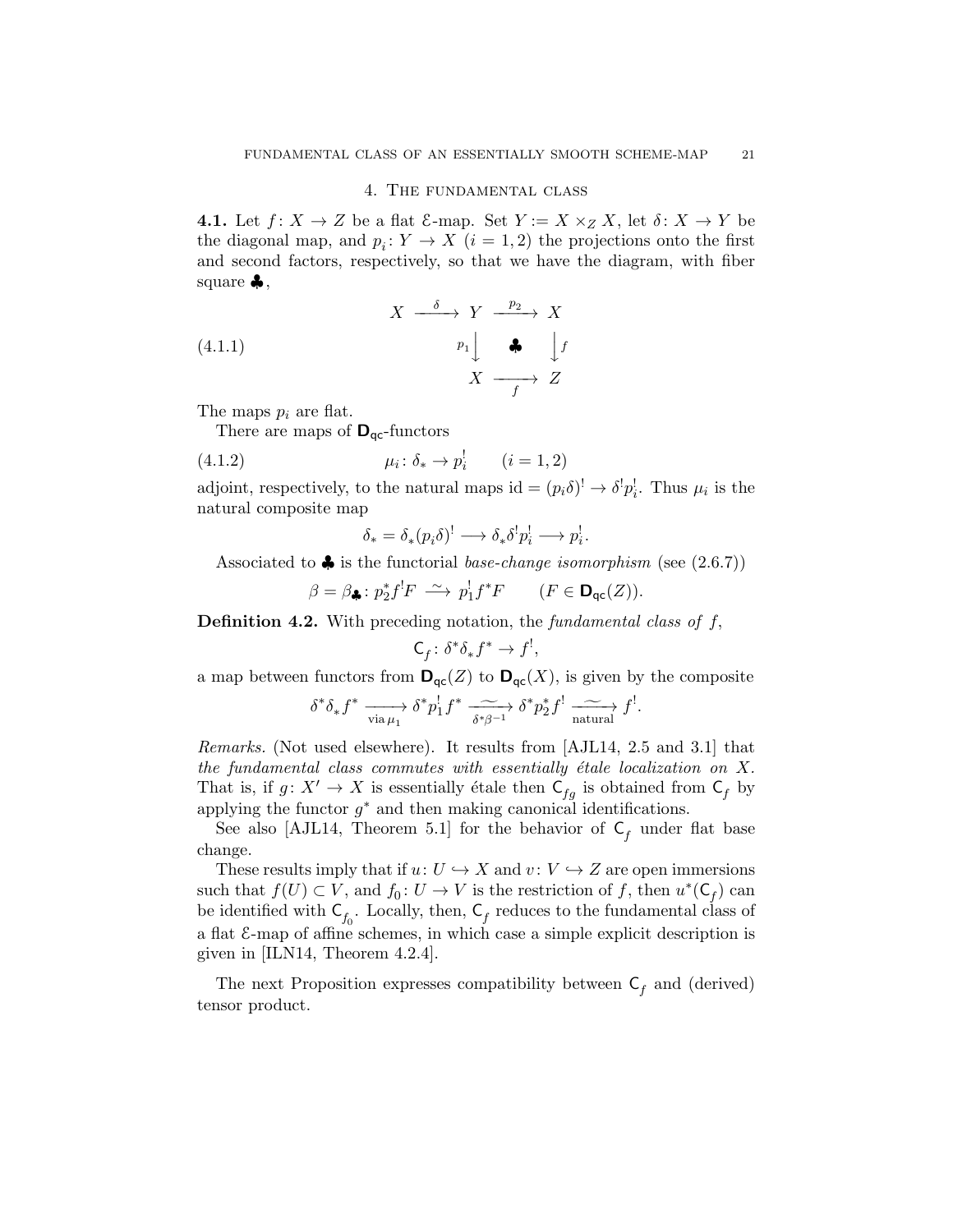**Proposition 4.3.** For any  $F_1, F_2 \in \mathbf{D}_{\mathsf{qc}}(Z)$ , the following diagram, where  $\otimes := \otimes_X$ ,  $\chi_f$  is as in (2.6.6) and  $\psi := \psi(\delta, p_1, f^*F_1, f^*F_2)$ , commutes.



*Proof.* The diagram expands, naturally, as follows, where  $\alpha$  is induced by the composite  $p_2^* f^* \longrightarrow (fp_2)^* = (fp_1)^* \longrightarrow p_1^* f^*$  and by the base-change isomorphism  $\beta$ .

$$
\delta^*\delta_* f^*F_1 \otimes f^*F_2 \longrightarrow \delta^* p_1^! f^*F_1 \otimes f^*F_2 \longrightarrow \delta^* p_2^* f^!F_1 \otimes f^*F_2 \longrightarrow f^!F_1 \otimes f^*F_2
$$
\n
$$
\downarrow \qquad \qquad \delta^*(p_1^! f^*F_1 \otimes p_1^* f^*F_2) \qquad \qquad \Box
$$
\n
$$
\delta^*(\delta_* f^*F_1 \otimes p_1^* f^*F_2)
$$
\n
$$
\downarrow \qquad \qquad \Box
$$
\n
$$
\delta^*\delta_* (f^*F_1 \otimes \delta^* p_1^* f^*F_2)
$$
\n
$$
\downarrow \qquad \qquad \delta^* p_2^* (f^!F_1 \otimes f^*F_2) \longrightarrow f^!F_1 \otimes f^*F_2
$$
\n
$$
\delta^* p_2^* (f^!F_1 \otimes f^*F_2) \longrightarrow f^!F_1 \otimes f^*F_2
$$
\n
$$
\delta^* \delta_* (f^*F_1 \otimes f^*F_2) \qquad \qquad \Box
$$
\n
$$
\delta^* \delta_* (f^*F_1 \otimes f^*F_2) \qquad \qquad \Box
$$
\n
$$
\delta^* \delta_* f^* (F_1 \otimes F_2) \longrightarrow \delta^* p_1^! f^* (F_1 \otimes F_2) \longrightarrow \delta^* p_2^* f^! (F_1 \otimes F_2) \longrightarrow f^! (F_1 \otimes F_2)
$$

Commutativity of  $(1)$  follows from that of the next diagram of natural isomorphisms, the commutativity of whose subdiagrams is either obvious or included in the pseudofunctoriality of  $(-)^*$ :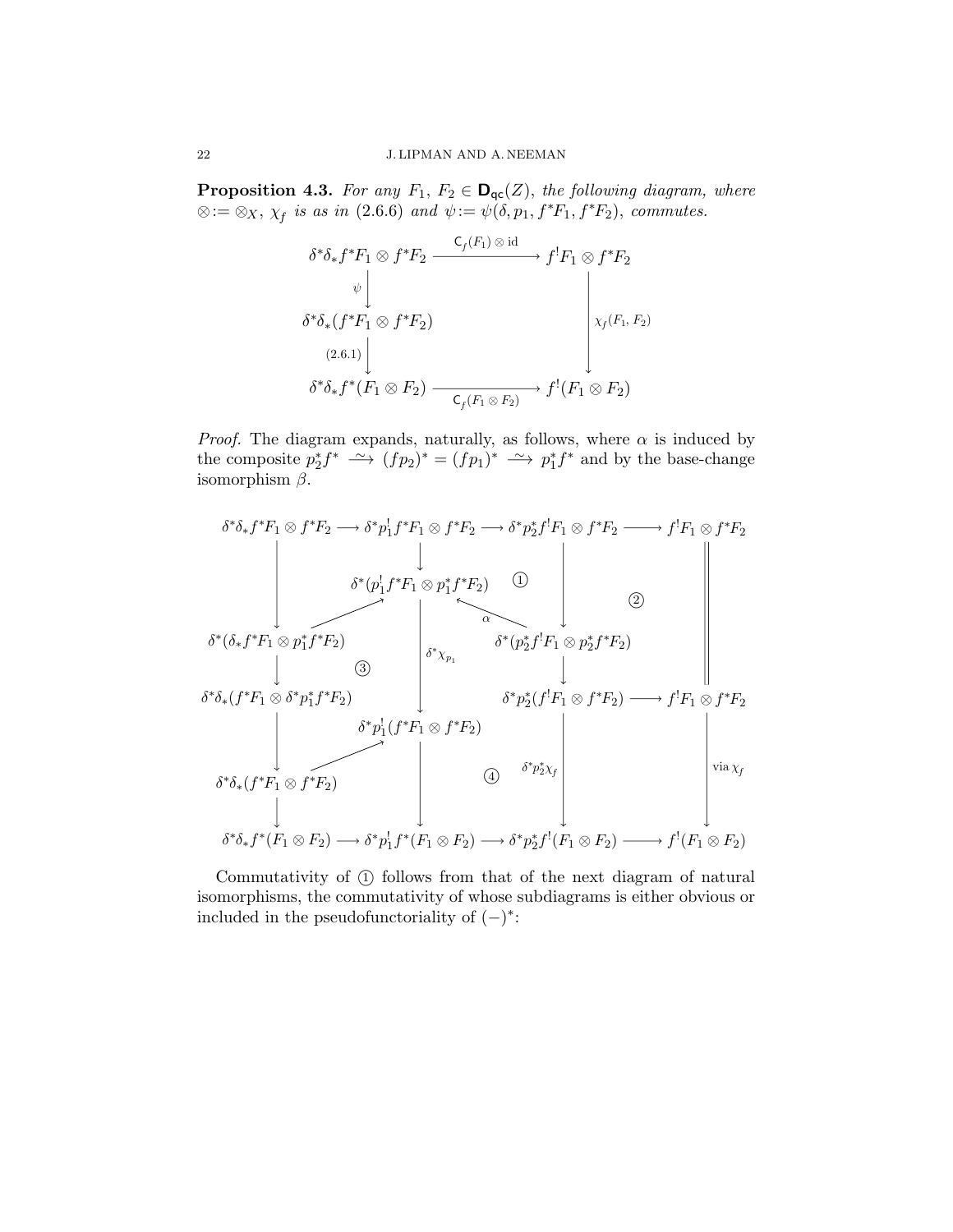

Subdiagram ② expands, naturally, as follows, with  $E_1 := f^1 F_1, E_2 := f^* F_2$ and  $p:=p_2$ .



Commutativity of  $(6)$  is given by the dual of the commutative diagram [L09, 3.6.7.2] (see proof of [L09, 3.6.10]). As  $p\delta$  is the identity map of X, the same diagram, with  $g = f = id$ , yields that the isomorphism  $\gamma$  is idempotent, whence it is the identity map, so that  $(5)$  commutes.

Subdiagram  $\circled{3}$  without  $\delta^*$  expands, naturally, to the following, with  $E_1 := f^*F_1, E_2 := f^*F_2, \text{ and } p := p_1:$ 



Commutativity of subdiagram  $\circled{?}$  is immediate from the definition of  $\chi_{\delta}$  $(\delta \text{ being proper}).$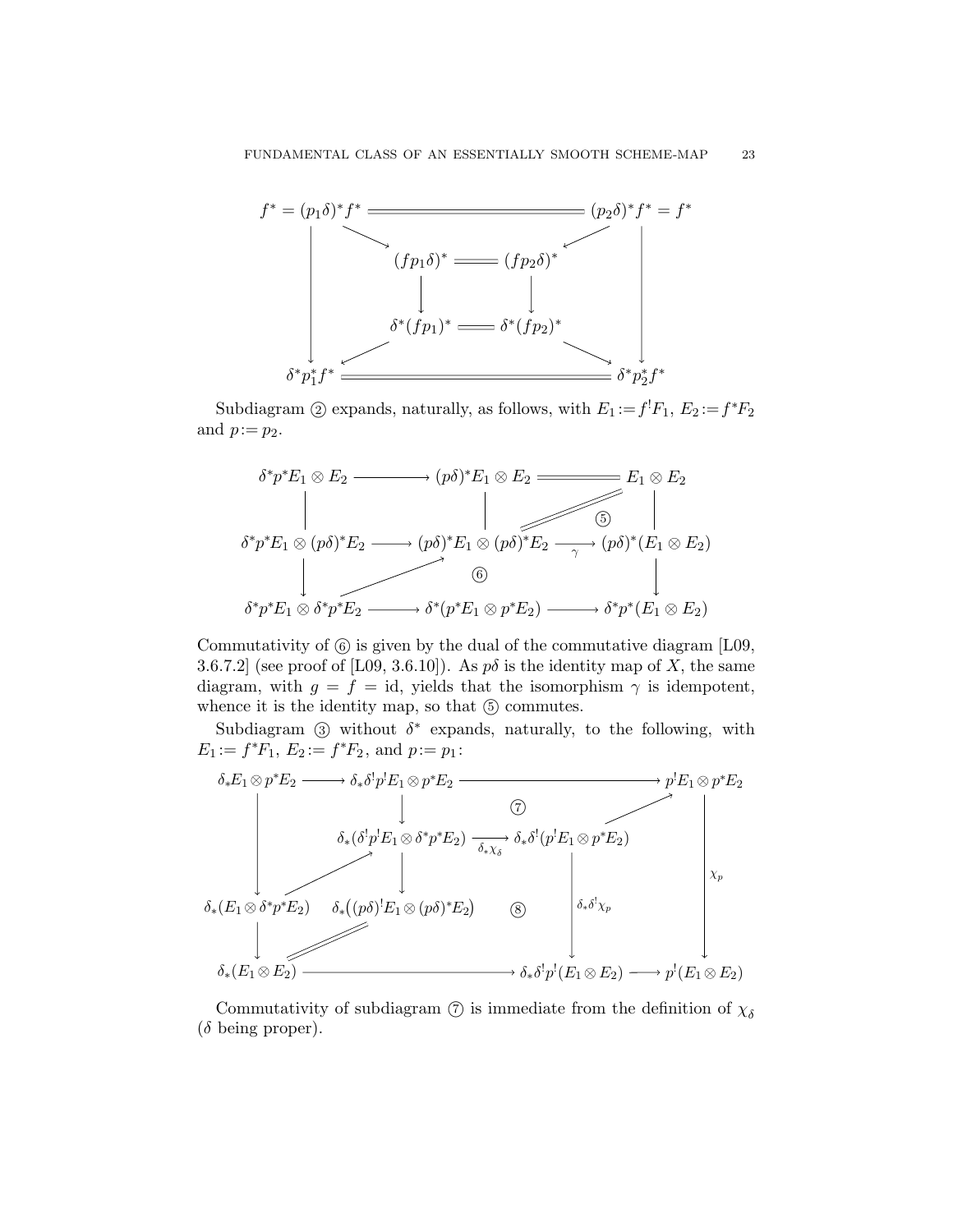In [Nm14] there is a blanket convention that the functors and natural transformations strictly respect identities, hence  $(p\delta)^* = id^* = id = id^! =$  $(p\delta)^!$ . The commutativity of  $\circledS$  follows from [Nm14, Theorem 13.4].

Commutativity of subdiagram (4) is given by [Nm14, Proposition 13.7].

Commutativity of all the remaining (unlabeled) subdiagrams is clear.  $\Box$ 

**4.4.** Let  $f: X \to Z$  be a flat  $\mathcal{E}-map$ . The map f is equidimensional of *relative dimension d* if for each  $x \in X$  that is a generic point of an irreducible component of the fiber  $f^{-1}f(x)$ , the transcendence degree of the residue field of the local ring  $\mathcal{O}_{X,x}$  over that of  $\mathcal{O}_{Z,f(x)}$  is d. When f is of finite type, this just means that every irreducible component of every fiber has dimension d.

An essentially smooth  $\mathcal{E}$ -map of constant relative dimension d is equidimensional of relative dimension d.

For any equidimensional such f, of relative dimension d, it holds that  $H^e f^! \mathcal{O}_Z = 0$  whenever  $e < -d$ . Indeed, this assertion is local on Z and X (see the remark right after  $(1.1.3)$ ). One gets then from [EGA4, 13.3.1] that f may be assumed to be of the form  $\text{Spec } B \to \text{Spec } A$  where B is a localization of a module-finite quasi-finite algebra  $B_0$  over the polynomial ring  $A[T_1, \ldots, T_d]$ . By Zariski's Main Theorem [EGA4, 8.12.6] the map  $Spec B_0 \to Spec A[T_1, \ldots, T_d]$  factors as finite ∘ (open immersion). The isomorphism (3.1.2) shows that the relative dualizing complex for the map Spec  $A[T_1, \ldots, T_d] \rightarrow \text{Spec } A$  is concentrated in degree  $-d$ , so (1.2.1) implies that the assertion holds for any map  $Spec B_1 \rightarrow Spec A$  with  $B_1$  finite over  $A[T_1, \ldots, T_d]$ , and then by (i) in 1.1, it holds for Spec  $B \to \text{Spec } A$ .

So there is a canonical composite map

$$
(4.4.1) \t \Omega_f^d[d] \xrightarrow[3.2.2]{(H^{-d}\delta^*\delta_*\mathcal{O}_X)[d]} \overrightarrow{H^{-d}\mathsf{C}_f} (H^{-d}f^!\mathcal{O}_Z)[d] \longrightarrow f^!\mathcal{O}_Z,
$$

whence a canonical map

$$
c_f \colon \Omega_f^d[d] \otimes f^* \longrightarrow f^! \mathcal{O}_Z \otimes f^* \xrightarrow[2.6.6]{\sim} f^!.
$$

For essentially smooth  $f$  there is then an obvious question—the one that motivated the present paper, and to which the answer is affirmative:

**Theorem 4.5.** For essentially smooth  $\mathcal{E}$ -maps  $f: X \to Z$  of relative dimension d, and  $F \in \mathbf{D}_{\mathsf{qc}}(Z)$ , the fundamental class map  $c_f(F)$  is inverse to Verdier's isomorphism  $v_f(F)$ .

*Proof.* As in Section 4.1. set  $Y := X \times_Z X$ , let  $\delta: X \to Y$  be the diagonal map, and  $p_i: Y \to X$   $(i = 1, 2)$  the projections onto the first and second factors, respectively, so that we have the diagram, with fiber square  $\clubsuit$ ,

(4.5.1) 
$$
X \xrightarrow{\delta} Y \xrightarrow{p_2} X
$$

$$
p_1 \downarrow \clubsuit \downarrow f
$$

$$
X \xrightarrow{f} Z
$$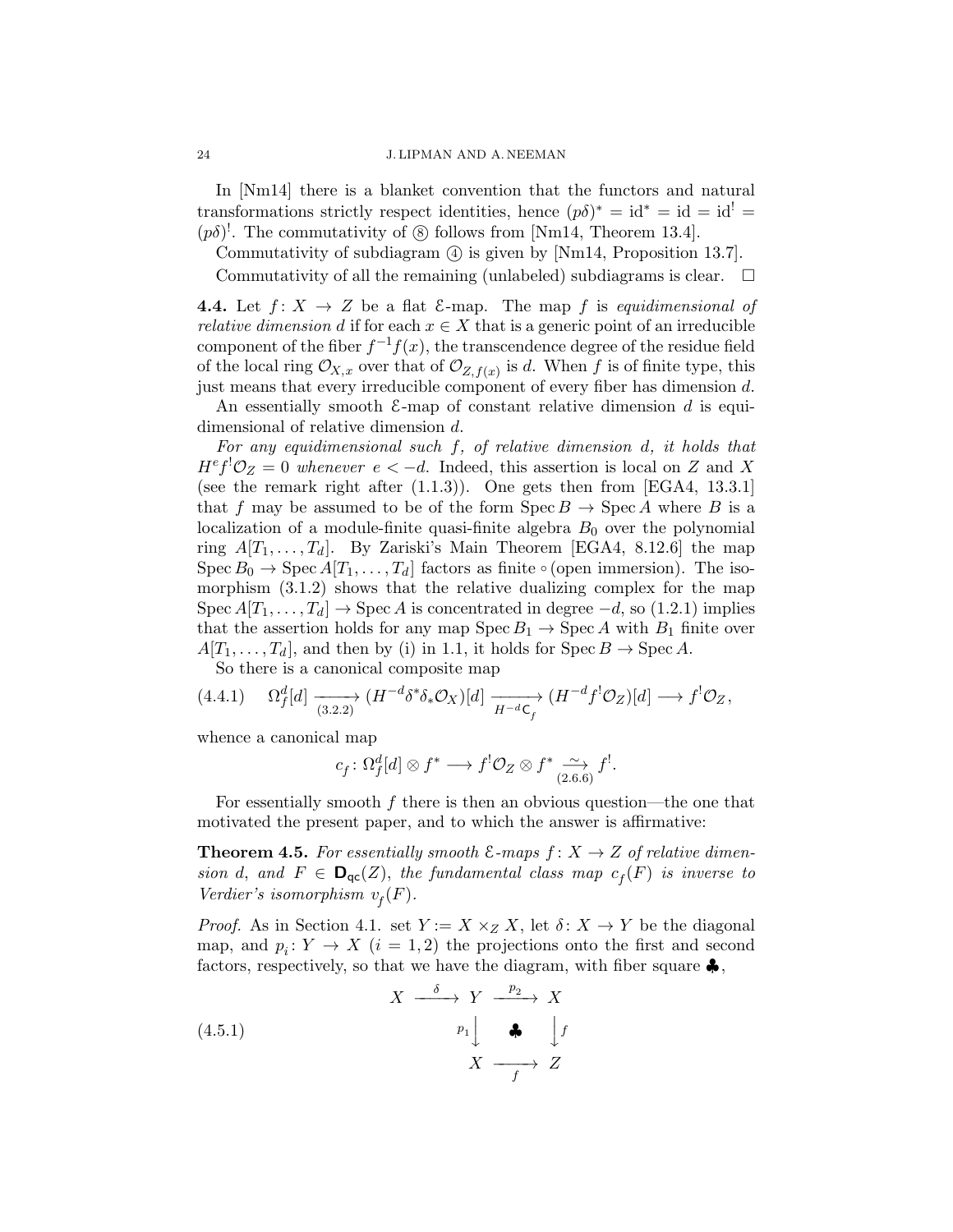Resolving  $\delta_* \mathcal{O}_X$  locally by a Koszul complex, one sees that  $H^e \delta^* \delta_* \mathcal{O}_X = 0$ if  $e < −d$ ; so one has natural maps

(4.5.2) 
$$
\omega := \Omega_f^d[d] \xrightarrow[3.2.2]} (H^{-d} \delta^* \delta_* \mathcal{O}_X)[d] \longrightarrow \delta^* \delta_* \mathcal{O}_X,
$$

and  $c_f$  is the composite

$$
\omega \otimes f^* \xrightarrow[4.5.2)\otimes \mathrm{id} \longrightarrow \delta^* \delta_* \mathcal{O}_X \otimes f^* \xrightarrow[\mathsf{C}_f(\mathcal{O}_Z)\otimes \mathrm{id} \longrightarrow]{} f^! \mathcal{O}_Z \otimes f^* \xrightarrow[\mathsf{(2.6.6)}]{} f^!.
$$

In view of Proposition 3.4.4, the theorem says then that the composite

$$
\omega \otimes f^* \xrightarrow[(4.5.2) \otimes id]{} \delta^* \delta_* \mathcal{O}_X \otimes f^* \xrightarrow[\mathsf{C}_f(\mathcal{O}_Z) \otimes id]{} f^! \mathcal{O}_Z \otimes f^* \xrightarrow[v_f(\mathcal{O}_Z) \otimes id]{} \omega \otimes f^*
$$

is the identity map.

(Here we implicitly used commutativity of the diagram of natural isomorphisms

$$
f^* \mathcal{O}_Z \otimes f^* \xrightarrow{\sim} \mathcal{O}_X \otimes f^*
$$
\n
$$
(4.5.3) \qquad \simeq \bigcup_{T^* \mathcal{O}_X \otimes id} f^* \mathcal{O}_X \otimes id \longrightarrow f^*
$$
\nwhich commutativity holds since, *mutatis mutandis*, this diagram is *dual* [L09, 3.4.5]

to the commutative subdiagram  $(2)$  in the proof of  $[L09, 3.4.7(iii)].$ 

It suffices therefore to prove Theorem 4.5 when  $F = \mathcal{O}_Z$ .

Let  $(-)'$  be the endofunctor  $\mathcal{H}om_X(-,\mathcal{O}_X)$  of  $\mathbf{D}(X)$ . The "mirror image" of the evaluation map  $ev(X, E, \mathcal{O}_X)$  (see (2.2.2)) is the natural composite

(4.5.4) 
$$
E \otimes E' \xrightarrow{\sim} E' \otimes E \xrightarrow[2.2.2]{} \mathcal{O}_X
$$
  $(E \in \mathbf{D}(X)).$ 

Now, after unwinding of the definitions involved, Theorem 4.5 for  $F = \mathcal{O}_Z$ states that the border of the next natural diagram commutes. (Going around clockwise from the upper left corner to the bottom right one gives  $c_f(\mathcal{O}_Z)$ , while going around counterclockwise gives  $v_f(\mathcal{O}_Z)^{-1}$ .)

In this diagram,  $\otimes := \otimes_X$ ,  $\psi_2^0 := \psi(\delta, p_2, \mathcal{O}_X, \mathcal{O}_X)$ —the identity map of  $\delta^*\delta_*\mathcal{O}_X$  (see 2.9.5), and  $\psi_2 := \psi(\delta, p_2, \mathcal{O}_X, \delta^! p_1^! \mathcal{O}_X)$ . Commutativity of the unlabeled subdiagrams is straightforward to check. The problem is to show commutativity of  $(1)$ .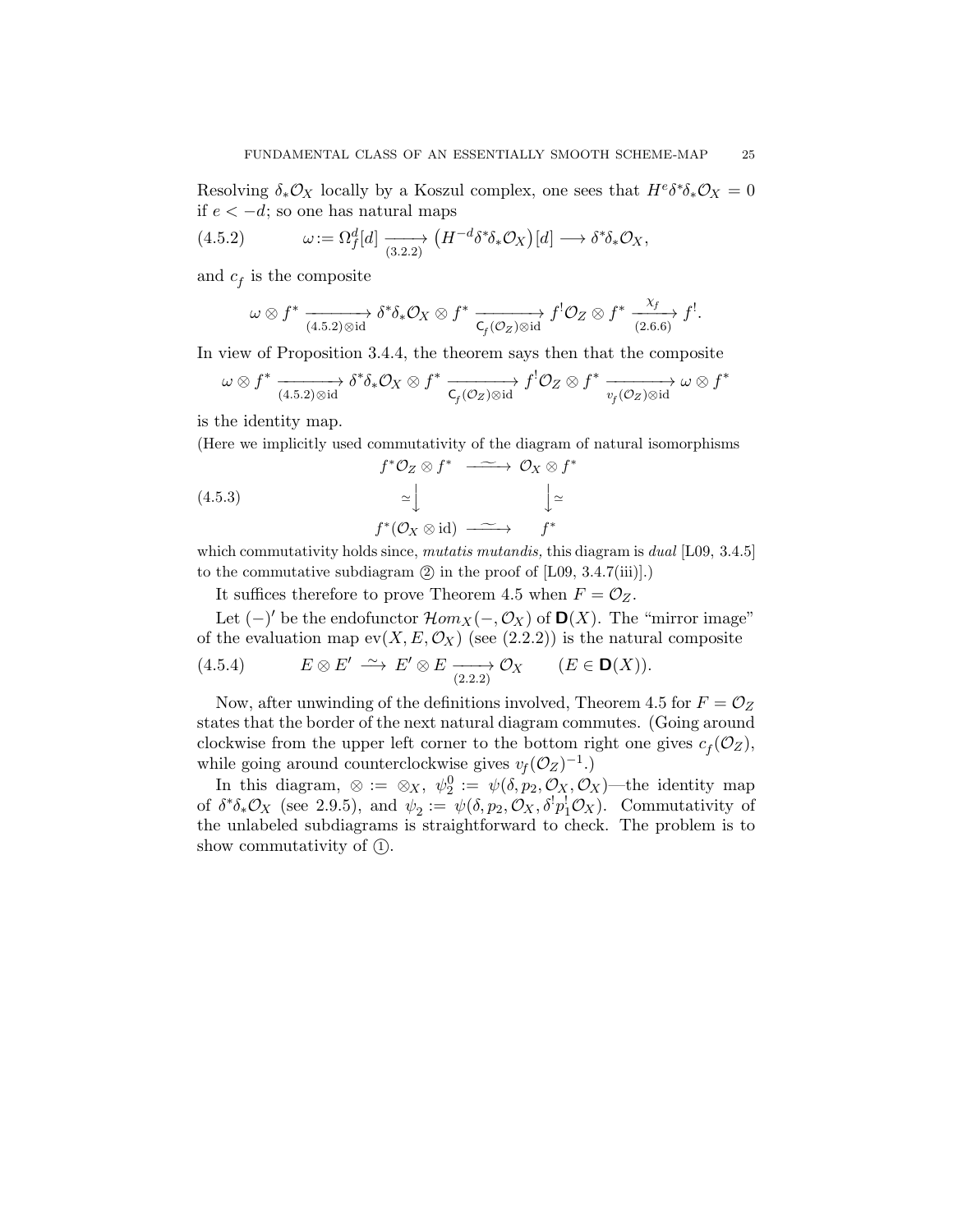$$
\mathcal{O}_X \otimes \omega \longrightarrow \omega \otimes \mathcal{O}_X \longrightarrow^{(4.5.2)} \delta^* \delta_* \mathcal{O}_X \otimes \mathcal{O}_X \longrightarrow^{ \psi_2^0} \delta^* \delta_* \mathcal{O}_X
$$
\n
$$
\simeq \begin{vmatrix}\n\downarrow & \downarrow \\
\delta^! p_1^1 \mathcal{O}_X \otimes \omega & \stackrel{\sim}{\sim} \omega \otimes \delta^! p_1^1 \mathcal{O}_X \longrightarrow^{(4.5.2)} \delta^* \delta_* \mathcal{O}_X \otimes \delta^! p_1^1 \mathcal{O}_X \longrightarrow^{ \psi_2} \delta^* \delta_* \delta^! p_1^1 \mathcal{O}_X
$$
\n
$$
\simeq \begin{vmatrix}\n(2.6.7) & \simeq \begin{vmatrix}\n(2.6.6) & \searrow \\
(2.6.7) & \simeq \begin{vmatrix}\n(2.6.6) & \searrow \\
(2.6.6) & \searrow \\
\delta^! p_2^* f^! \mathcal{O}_Z \otimes \omega & \omega \otimes \delta^! \mathcal{O}_Y \otimes \delta^* p_1^1 \mathcal{O}_X \longrightarrow^{(3.1.6)} \omega \otimes \omega' \otimes \delta^* p_1^1 \mathcal{O}_X \longrightarrow^{(4.5.4)} \delta^* p_1^1 \mathcal{O}_X\n\end{vmatrix} \simeq \begin{vmatrix}\n\downarrow & \downarrow \\
\delta^* \mathcal{O}_Y \otimes \delta^* p_2^* f^! \mathcal{O}_Z \longrightarrow^{(2.6.7)} \end{vmatrix} \simeq \begin{vmatrix}\n(2.6.7) & \searrow \\
\delta^* p_2^* f^! \mathcal{O}_Z \longrightarrow^{(4.5.4)} \omega \otimes \delta^! \mathcal{O}_Y \otimes \delta^* p_2^* f^! \mathcal{O}_Z \longrightarrow^{(3.1.6)} \omega \otimes \omega' \otimes \delta^* p_2^* f^! \mathcal{O}_Z\n\end{vmatrix} \simeq \begin{vmatrix}\n\downarrow & \downarrow \\
\delta^! \mathcal{O}_Y \otimes f^! \mathcal{O}_Z \otimes \omega & \searrow \\
\downarrow & \searrow \\
\delta^! \mathcal{O}_Y \otimes f^! \mathcal{O}_Z \otimes \omega & \se
$$

We'll need another description of the map (3.1.6) (Lemma 4.5.9 below). For this, begin by checking that the counit map  $\delta^* \delta_* G \to G$   $(G \in \mathbf{D}(X))$ has right inverses  $\tau_p(G)$ , where  $p: Y \to X$  is any map such that  $p\delta = id_X$ (e.g.,  $p = p_1$  or  $p_2$ ), and  $\tau_p(G)$  is the natural composite

(4.5.5) 
$$
G \xrightarrow{\sim} \delta^* p^* G \xrightarrow{\sim} \delta^* p^* p_* \delta_* G \longrightarrow \delta^* \delta_* G,
$$

that is, the composite  $G \longrightarrow \delta^* p^* G \xrightarrow{\delta^* v(G)} \delta^* \delta_* G$ , where  $(4.5.6)$  $v: p^* \to \delta_*$ 

is the map adjoint to id  $\longrightarrow p_*\delta_*$ .

Let  $\rho_0$  be the natural composite (of isomorphisms, since  $\delta_* \mathcal{O}_X$  is perfect)

$$
\delta^*\delta_*\delta^!\mathcal{O}_Y \xrightarrow[1.2.1]{} \delta^*\mathcal{H}om_Y(\delta_*\mathcal{O}_X,\mathcal{O}_Y) \xrightarrow[2.6.4]{} (\delta^*\delta_*\mathcal{O}_X)',
$$

and set

(4.5.7) 
$$
\rho = \rho_p := \rho_0 \tau_p(\delta^! \mathcal{O}_Y) : \delta^! \mathcal{O}_Y \longrightarrow (\delta^* \delta_* \mathcal{O}_X)'
$$

As noted just before (3.2.7),  $H^e(\delta^!\mathcal{O}_Y) = 0$  for any  $e \neq d$ , whence the counit map  $\delta^*\delta_*\delta^!\mathcal{O}_Y \to \delta^!\mathcal{O}_Y$  is taken to an isomorphism by the functor  $H^d$ . The inverse of this isomorphism is  $H^d \tau_p(\delta^! \mathcal{O}_Y)$  because  $\tau_p(\delta^! \mathcal{O}_Y)$  is rightinverse to  $\delta^*\delta_*\delta^!\mathcal{O}_Y \to \delta^!\mathcal{O}_Y$ . It follows then from its description via (3.2.6) that (3.2.8), with  $U = X$ ,  $W = Y$  and  $n = d$ , is the natural composite

(4.5.8) 
$$
\delta^{!}\mathcal{O}_{Y} \cong \left(H^{d}(\delta^{!}\mathcal{O}_{Y})\right)[-d] \longrightarrow \left(H^{d}((\delta^{*}\delta_{*}\mathcal{O}_{X})')\right)[-d] \longrightarrow (\Omega_{f}^{d})'[-d],
$$

the last isomorphism arising via  $(3.2.5)$  (with  $n = d$ ) and  $(4.5.2)$ .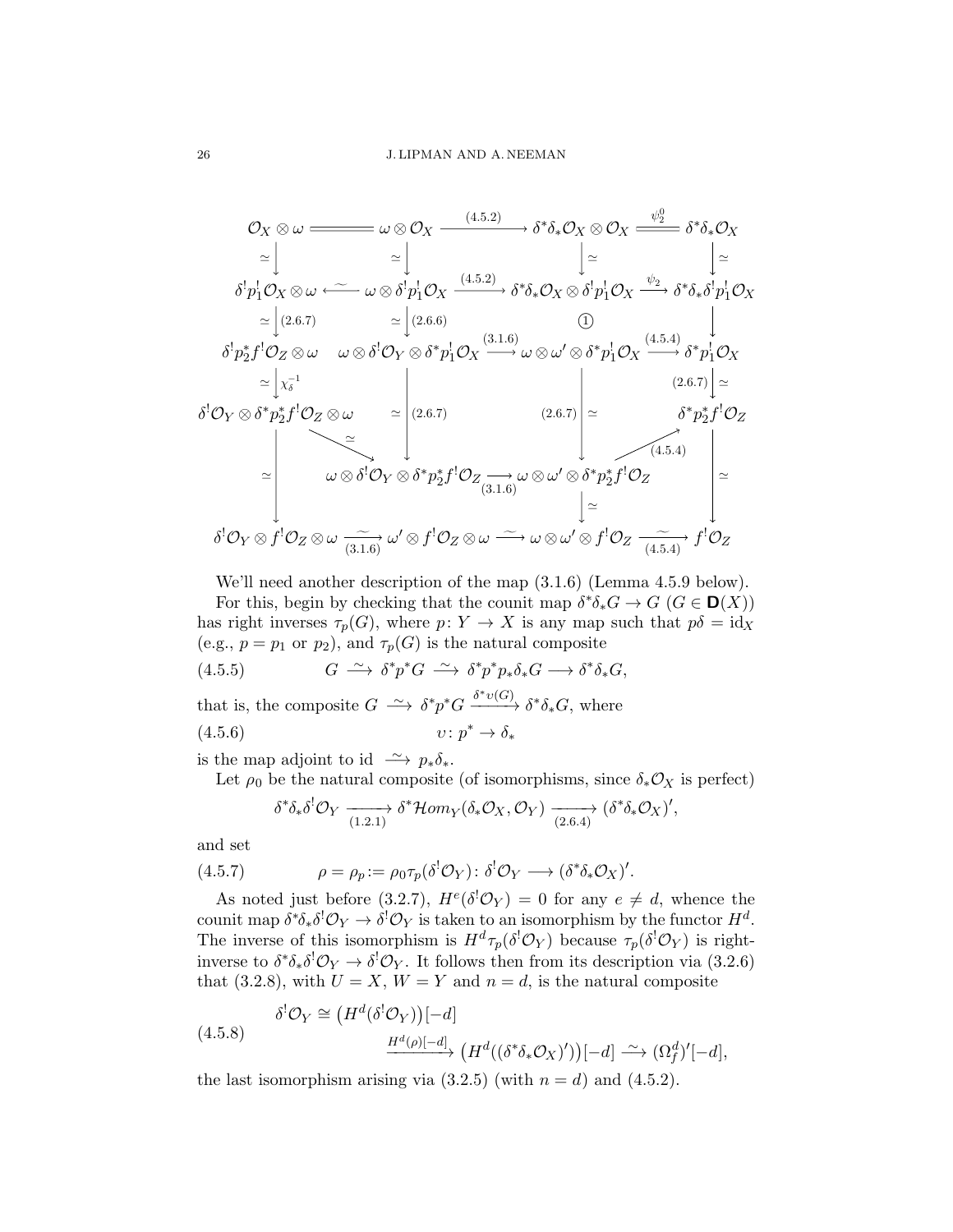**Lemma 4.5.9.** For any  $\rho = \rho_p$  as in (4.5.7), the map (3.1.6) factors as

$$
\delta^{!}\mathcal{O}_{Y} \xrightarrow{\rho} (\delta^{*}\delta_{*}\mathcal{O}_{X})' \xrightarrow{\text{via } (4.5.2)} \omega'.
$$

*Proof.* For any complex  $E \in \mathbf{D}(X)$  set  $E^{\geq d} := t_{\geq d}E$ , with  $t_{\geq d}$  the truncation functor (denoted  $\tau_{\geq d}$  in [L09, § 10.1]). The natural map  $H^d(E)[-d] \to E^{\geq d}$ is an isomorphism if  $H^eE = 0$  for all  $e > d$ , a condition satisfied when  $E = (\delta^* \delta_* \mathcal{O}_X)'$  or  $\omega'.$ 

Accordingly, and in view of the description of  $(3.1.6)$  via  $(3.2.8) = (4.5.8)$ , the lemma asserts that the border of the following diagram, whose top row is  $(4.5.8)$ , commutes.



The unlabeled subdiagrams clearly commute. Subdiagram  $(2)$  expands naturally as follows, with  $\mathcal{H}om = \mathcal{H}om_X$ :



The vertices of this diagram can all be identified with the complex  $G$  that is  $H^0\mathcal{H}om(\Omega_f^d, \mathcal{O}_X)$  in degree d and 0 elsewhere. When this is done, all the maps in the diagram are identity maps except for the two labeled (3.2.5) and (3.1.5), which are both multiplication in G by  $(-1)^{d(d+1)/2}$ . (See the remarks following equations  $(3.2.5)$  and  $(3.1.5)$ . Hence subdiagram  $(2)$  commutes, and Lemma 4.5.9 is proved.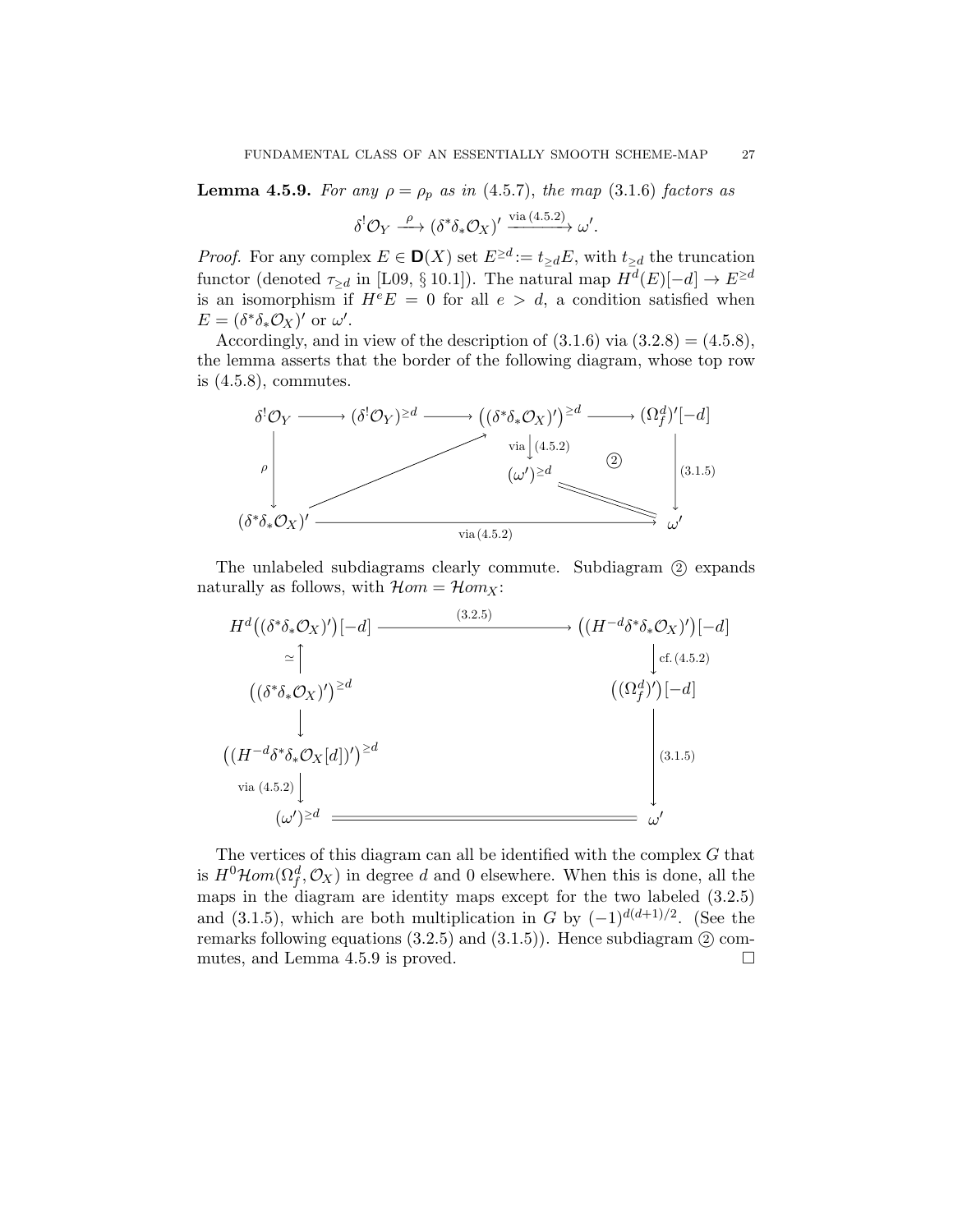One has now that subdiagram  $\textcircled{1}$  without  $p_1^{\dagger} \mathcal{O}_X$  expands naturally as follows, with  $\chi$  as in (2.6.6), id the identity functor, and

$$
\psi_3 := \psi(\delta, p_2, \mathcal{O}_X, \delta^! \mathcal{O}_Y \otimes_Y \delta^*(-)),
$$
  
\n
$$
\psi_4 := \psi(\delta, p_2, \delta^! \mathcal{O}_Y, \delta^*(-)),
$$
  
\n
$$
\psi_7 := \psi(\delta, p_2, \mathcal{O}_X, \delta^! \mathcal{O}_Y).
$$



Commutativity of the unlabeled subdiagrams is clear;

Commutativity of 3 is given by Lemma 2.9.4.

Commutativity of  $\circledS$  (without  $\delta^*$ ) is the definition of  $\chi_{\delta} = \chi_{\delta}(\mathcal{O}_Y, -)$ .

Commutativity of  $\circledS$  is given by that of the first diagram in [L09, 3.5.3(h)], with  $(A, B, C) := (\delta^* \delta_* \mathcal{O}_X, \omega, \mathcal{O}_X).$ 

For commutativity of  $\circledS$ , cf.  $(4.5.3)$ .

After restoring the term  $p_1^{\dagger} \mathcal{O}_X \cong p_2^* f^{\dagger} \mathcal{O}_Z$  omitted above, one gets commutativity of  $\textcircled{4}$  from Lemma 2.9.2, with  $E := \delta^! \mathcal{O}_Y, F := f^! \mathcal{O}_Z$ .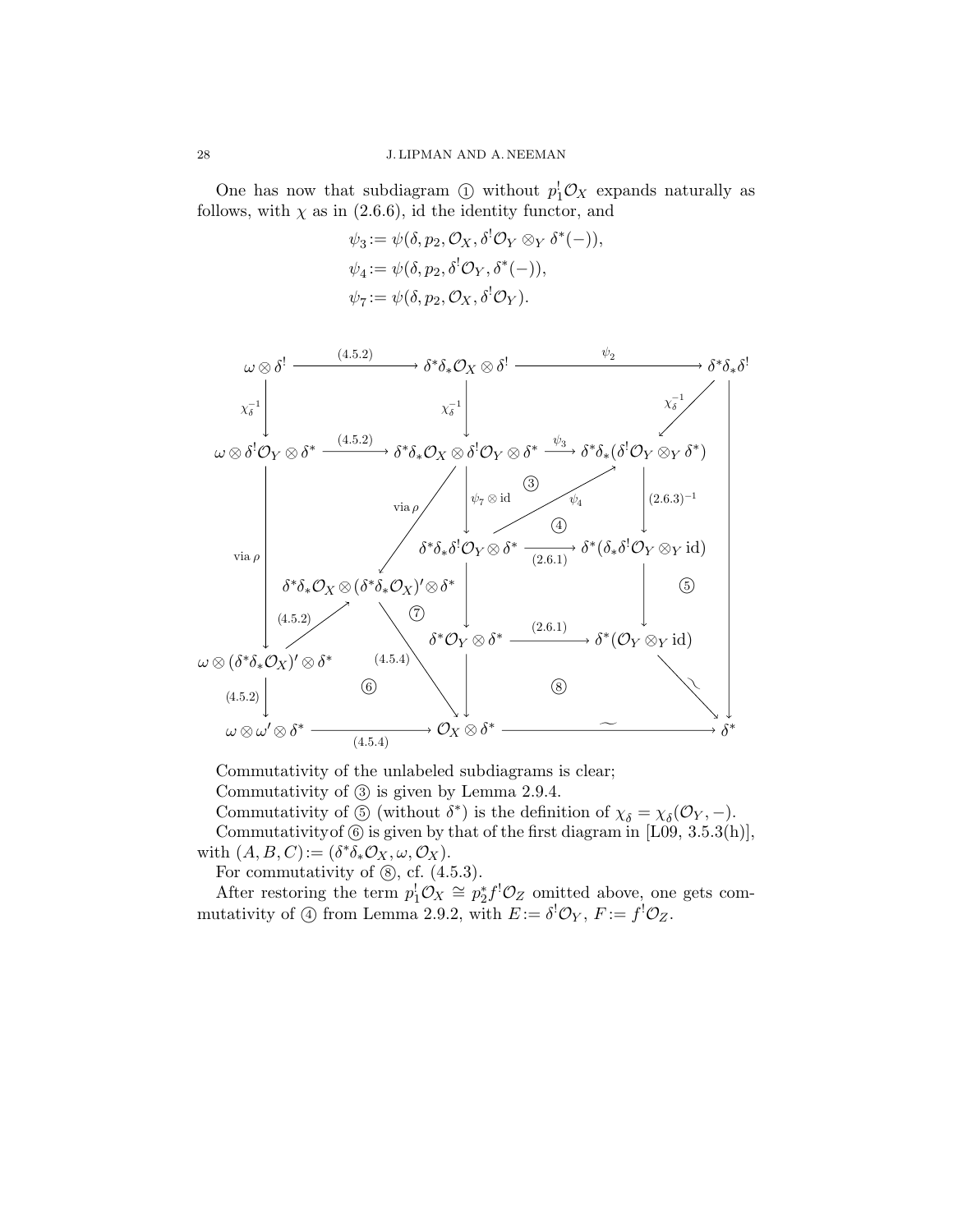That leaves subdiagram  $\circled{7}$ , which without " $\circled{8}$   $\delta$ " expands naturally as follows, where  $p := p_2$  and  $F'' := \mathcal{H}om_Y(F, \mathcal{O}_Y)$   $(F \in \mathbf{D}(Y))$ :

$$
\delta^*\delta_*\mathcal{O}_X \otimes \delta^!\mathcal{O}_Y \xrightarrow{(2.6.1)} \delta^*(\delta_*\mathcal{O}_X \otimes p^*\delta^!\mathcal{O}_Y) \xrightarrow{\text{via } \tau_p(\delta^!\mathcal{O}_Y)} \begin{bmatrix} \text{via } \tau_p(\delta^!\mathcal{O}_Y) \\ \text{via } \tau_p(\delta^!\mathcal{O}_Y) \end{bmatrix} \xrightarrow{\text{via } (\delta_*\mathcal{O}_X \otimes p^*\delta^!\mathcal{O}_Y) \xrightarrow{\text{via } (\mathbf{4.5.6})} \begin{bmatrix} \text{via } (\mathbf{4.5.6}) \\ \text{via } (\mathbf{4.5.6}) \end{bmatrix} \xrightarrow{\text{via } (\mathbf{4.5.6})} \begin{bmatrix} \text{via } (\mathbf{4.5.6}) \\ \text{via } (\mathbf{4.5.6}) \end{bmatrix} \xrightarrow{\text{via } (\mathbf{4.5.6})} \begin{bmatrix} \text{via } (\mathbf{4.5.6}) \\ \text{via } (\mathbf{4.5.6}) \end{bmatrix} \begin{bmatrix} \text{via } (\mathbf{4.5.6}) \\ \text{via } (\mathbf{4.5.6}) \end{bmatrix} \xrightarrow{\text{via } (\mathbf{4.5.7})} \delta^*(\delta_*\mathcal{O}_X \otimes \delta_*\delta^!\mathcal{O}_Y) \xrightarrow{\text{via } (\mathbf{4.5.4})} \begin{bmatrix} \text{via } (\mathbf{4.5.4}) \\ \text{via } (\mathbf{4.5.4}) \end{bmatrix} \begin{bmatrix} \text{via } (\mathbf{4.5.4}) \\ \text{via } (\mathbf{4.5.4}) \end{bmatrix} \begin{bmatrix} \text{via } (\mathbf{4.5.4}) \\ \text{via } (\mathbf{4.5.4}) \end{bmatrix} \begin{bmatrix} \text{via } (\mathbf{4.5.4}) \\ \text{via } (\mathbf{4.5.4}) \end{bmatrix}
$$

Commutativity of subdiagram  $\mathcal{O}_1$  results from the definition of  $\tau_p$ . Commutativity of subdiagram  $\mathcal{D}_2$  is clear.

Commutativity of  $\textcircled{7}_3$  follows from [L09, 3.5.6(a)] (with  $f := \delta$ ,  $A := \delta_* \mathcal{O}_X$ and  $B := \mathcal{O}_Y$ .

Subdiagram  $\mathcal{O}_4$ , with the initial " $\delta^{*}$ " in each term dropped, expands naturally as follows:



Here, commutativity of the unlabeled subdiagrams is clear.

The commutativity of subdiagram  $(7)<sub>41</sub>$  is given by the definition of the projection isomorphism (2.6.3).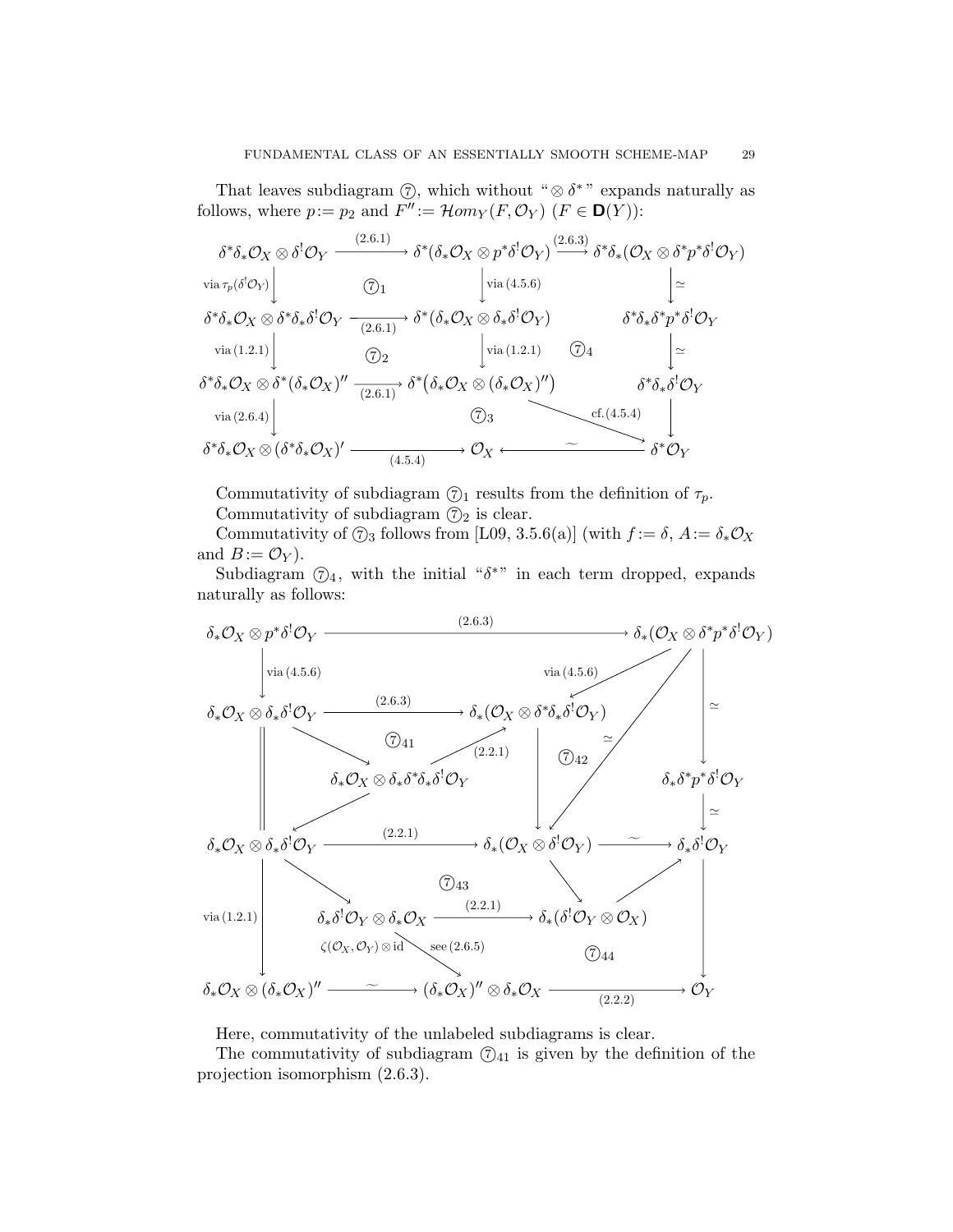Commutativity of subdiagram  $(7)<sub>42</sub>$  (which says, incidentally, that the map v in (4.5.6) is adjoint to the natural isomorphism  $\delta^* p^* \longrightarrow \text{id}$  follows easily from  $\tau_p$  in (4.5.5) being right inverse to the counit map  $\delta^* \delta_* G \to G$ .

Subdiagram  $\mathcal{O}_{43}$  commutes because  $\delta_*$  is a *symmetric* monoidal functor. (See §2.2.)

Finally, commutativity of subdiagram  $\mathcal{O}_{44}$  means that the map  $\zeta(\mathcal{O}_X, \mathcal{O}_Y)$ is adjoint to the natural composite

$$
(4.5.10) \qquad \delta_*\delta^!\mathcal{O}_Y\otimes_Y\delta_*\mathcal{O}_X \xrightarrow{(2.2.1)} \delta_*(\delta^!\mathcal{O}_Y\otimes_X\mathcal{O}_X)=\delta_*\delta^!\mathcal{O}_Y \longrightarrow \mathcal{O}_Y.
$$

But for any  $F \in \mathbf{D}_{\mathsf{qc}}(Y)$ ,  $\zeta(\mathcal{O}_X, F)$  is, by definition, right-conjugate to the projection isomorphism

(4.5.11) 
$$
\delta_* \delta^* G = \delta_* (\delta^* G \otimes_X \mathcal{O}_X) \underset{(2.6.3)}{\longleftrightarrow} G \otimes_Y \delta_* \mathcal{O}_X,
$$

that is (see [L09, 3.3.5]),  $\zeta(\mathcal{O}_X, F)$  is adjoint to the natural composite

$$
\delta_*\delta^! F \otimes_Y \delta_* \mathcal{O}_X \underset{(4.5.11)}{\sim} \delta_*\delta^* \delta_*\delta^! F \longrightarrow \delta_*\delta^! F \longrightarrow F,
$$

which for  $F := \mathcal{O}_Y$  is the same as (4.5.10), since for any A and  $B \in \mathbf{D}(X)$ (e.g.,  $A = \delta^! \mathcal{O}_Y$  and  $B = \mathcal{O}_X$ ), the following natural diagram commutes (as follows easily from the definition of  $(2.6.3)$ :

$$
\delta_* A \otimes_Y \delta_* B \xrightarrow{\qquad (2.2.1)} \delta_* (A \otimes_X B)
$$
\n
$$
\downarrow \uparrow
$$
\n
$$
\delta_* \delta^* \delta_* A \otimes_Y \delta_* B \xrightarrow{\qquad (2.2.1)} \delta_* (\delta^* \delta_* A \otimes_X B)
$$

So subdiagram  $\textcircled{7}_{44}$  commutes.

Thus,  $\circled{7}$  commutes, whence so does  $\circled{1}$ .

## 5. Acknowledgement

We are grateful to Pramathanath Sastry for a number of comments from which this paper benefited.

#### **REFERENCES**

- [AJL11] L. Alonso Tarrío, A. Jeremías López, J. Lipman, Bivariance, Grothendieck duality and Hochschild homology I: Construction of a bivariant theory. Asian J. Math., 15 (2011), 451–497.
- [AJL14]  $\qquad \qquad$ , Bivariance, Grothendieck duality and Hochschild homology II: the fundamental class of a flat scheme-map. Advances in Math., 257 (2014), 365-461.
- [AIL11] L.L. Avramov, S. B. Iyengar, J. Lipman, Reflexivity and rigidity for complexes, II: Schemes. Algebra Number Theory, 5 (2011), 379–429.
- [AILN10]  $\ldots$ , S. Nayak, Reduction of derived Hochschild functors over commutative algebras and schemes.  $Advances$  in Math.,  $223$  (2010), 735–772.
- [B07] N. Bourbaki, Algèbre, Chapitre 10. Algèbre homologique. Springer-Verlag, Berlin-New York, 2007.